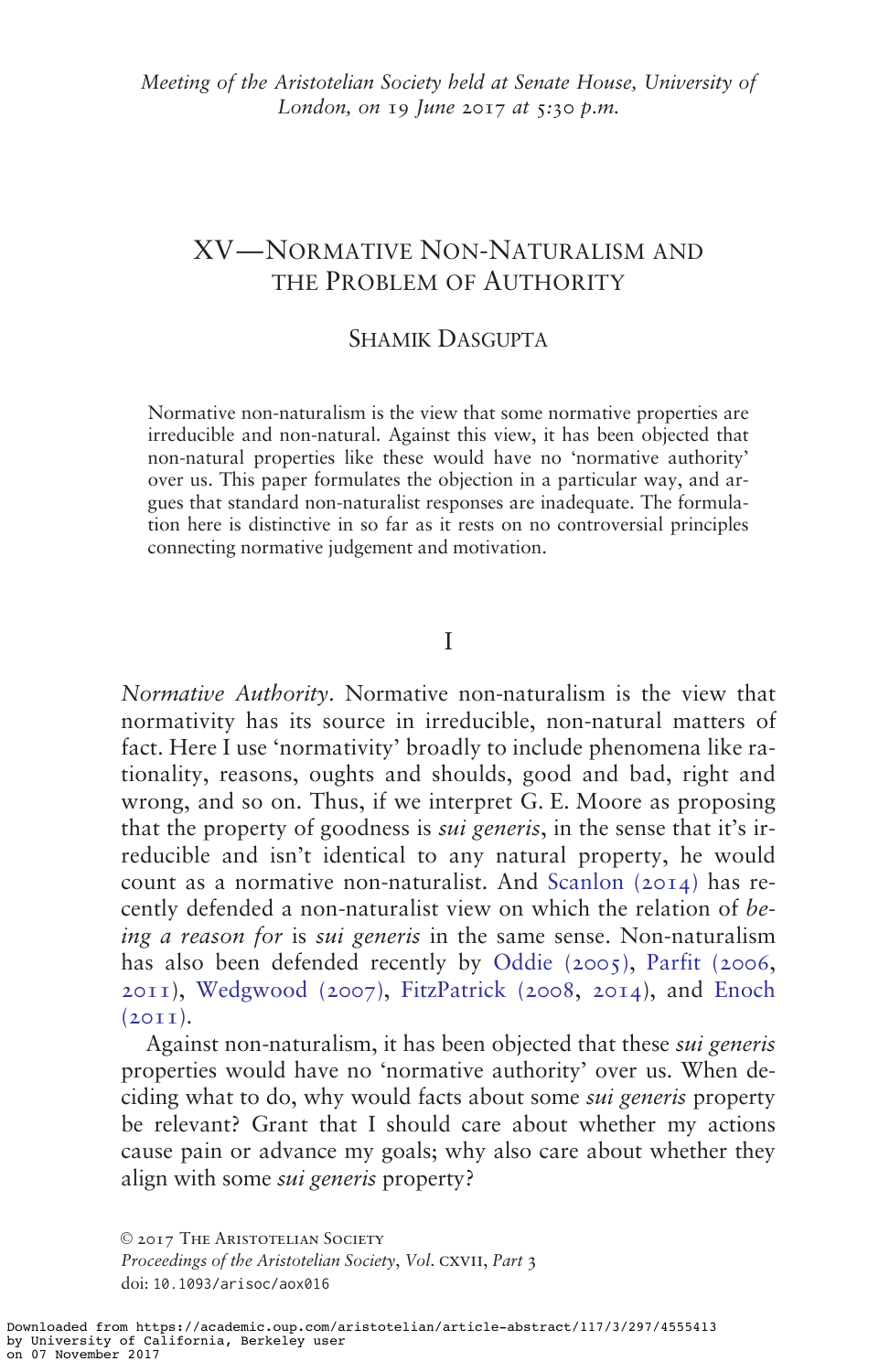Nowell-Smith expressed this idea in a now oft-quoted passage. If there are sui generis properties of rightness and wrongness, he said, then learning about them

might well be as exciting as learning about spiral nebulae or watersprouts. But what if I am not interested? Why should I do anything about these newly-revealed objects? Some things, I have now learnt, are right and others wrong; but why should I do what is right and eschew what is wrong? ([Nowell-Smith](#page-22-0) 1954, p. 41)

Korsgaard made a related point when she said that if reasons are extra, sui generis facts about the world, it 'invites the question why it is rational to conform to those reasons' ([1997](#page-22-0), p. 240). Compare also Nagel, who wrote that on the non-naturalist's view 'it can only be regarded as a mysterious fact that people care whether what they do is right or wrong'  $(1970, p. 8)$  $(1970, p. 8)$  $(1970, p. 8)$ .

This 'normative argument' is one of three central objections to non-naturalism.1 But it can be developed in two different ways. On one construal, it rests on two premisses about normative judgement. The first premiss is an 'internalist' principle that posits a necessary connection between a subject's making a normative judgement and her being in some conative state such as being motivated to act. And the second premiss is that beliefs about a sui generis property don't bear this necessary connection to the conative state. It follows that normative judgements aren't beliefs about a sui generis property.

I'll call this the 'internal' construal because it rests on the internalist principle, and also because its immediate conclusion concerns the nature of normative judgement. Admittedly, internalist principles are many and varied, so this internal construal comes in numerous varieties.<sup>2</sup> Still, these differences won't matter for our purposes: they all rest on some kind of internal connection between normative judgement and motivation.

But the quotations above—Nowell-Smith's in particular—can also be heard differently, as concerning the normative properties directly rather than the mental states of normative judgement or motivation. Heard in this key, the idea is that while there may be some

V<sup>C</sup> 2017 The Aristotelian Society Proceedings of the Aristotelian Society, Vol. CXVII, Part 3 doi: 10.1093/arisoc/aox016

<sup>&</sup>lt;sup>1</sup> The other two being an epistemic objection that we could never know about the *sui ge*neris properties, and a metaphysical objection to the effect that sui generis properties are 'spooky'.

<sup>2</sup> See [Arkonovich \(](#page-21-0)2013) for a review of various internalist principles.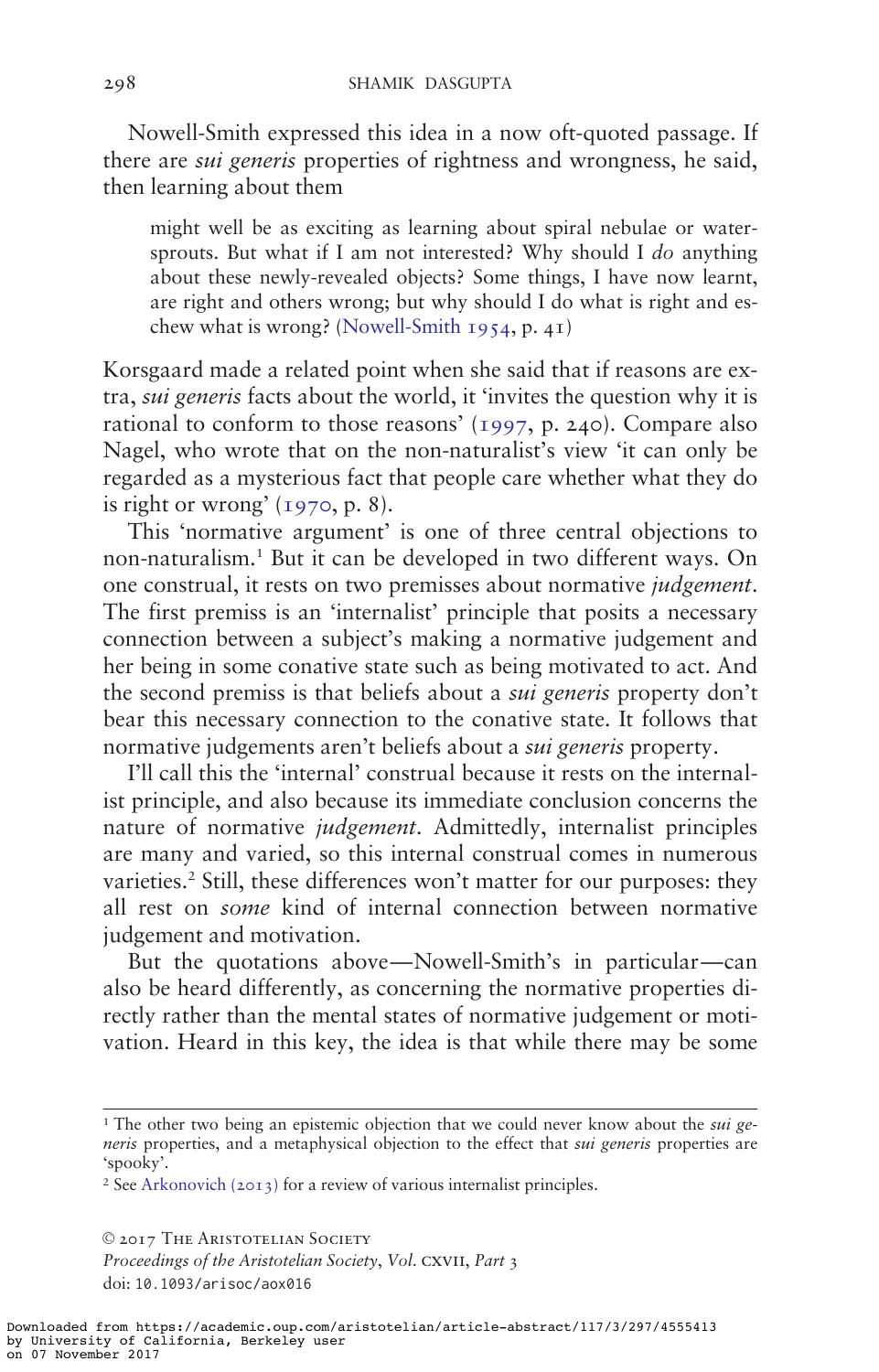sui generis property out there, it is utterly mysterious why our actions should organize around it. Grant Moore that some things have a *sui generis* property P and others do not; why should we promote the former over the latter? The objection is that there is no answer; that P is normatively inert. Heard like this, the objection has nothing to do with mental states like motivation or normative judgement, and everything to do with whether a *sui generis* property could have normative upshots. I'll call this the 'external' construal of the normative argument.<sup>3</sup>

Much recent work on the normative argument has focused on the internal construal, and in particular the internalist connection between normative judgement and motivation. [Dreier's \(](#page-21-0)2015) recent presentation of the argument, for example, is a squarely internal construal based on a careful defence of the internalist connection. And when [Parfit \(](#page-22-0)2006), [Scanlon \(](#page-22-0)2014, ch. 3), and [Enoch \(](#page-21-0)2011, ch. 9) defend their non-naturalism against the normative argument, they focus on arguing that any connection between normative judgement and motivation is in fact weak enough that they can account for it. In so far as the external construal gets any mention, these authors see it as based on an elementary confusion and quickly set it aside.

But I think the external construal is formidable. True, the quotations above can be (wilfully?) misinterpreted as expressing an elementary confusion, but behind them lies a serious challenge. My aim here is to develop this external argument. To be clear, the argument is not my invention: it has already been voiced over and over again in the quotations above and elsewhere. My contribution is just to present it in its best light; a clean-up job, if you will. Dreier  $(2015)$ recently cleaned up the internal argument and some of my points overlap with his, but here I focus on the external argument. One of its virtues is that it rests on no contentious connection between normative judgement and motivation. Even if non-naturalists are right that they can explain the connection, I want to show that they still have the external argument to contend with.

 $© 2017$  The Aristotelian Society Proceedings of the Aristotelian Society, Vol. CXVII, Part 3 doi: 10.1093/arisoc/aox016

<sup>3</sup> [Bedke \(](#page-21-0)2014) presented an ingenious argument against non-naturalism that doesn't fall neatly into the categories I've set up. He argues that normative judgements don't respond to evidence in the way they would were they beliefs about sui generis properties. Unfortunately, there is no space to discuss that argument here.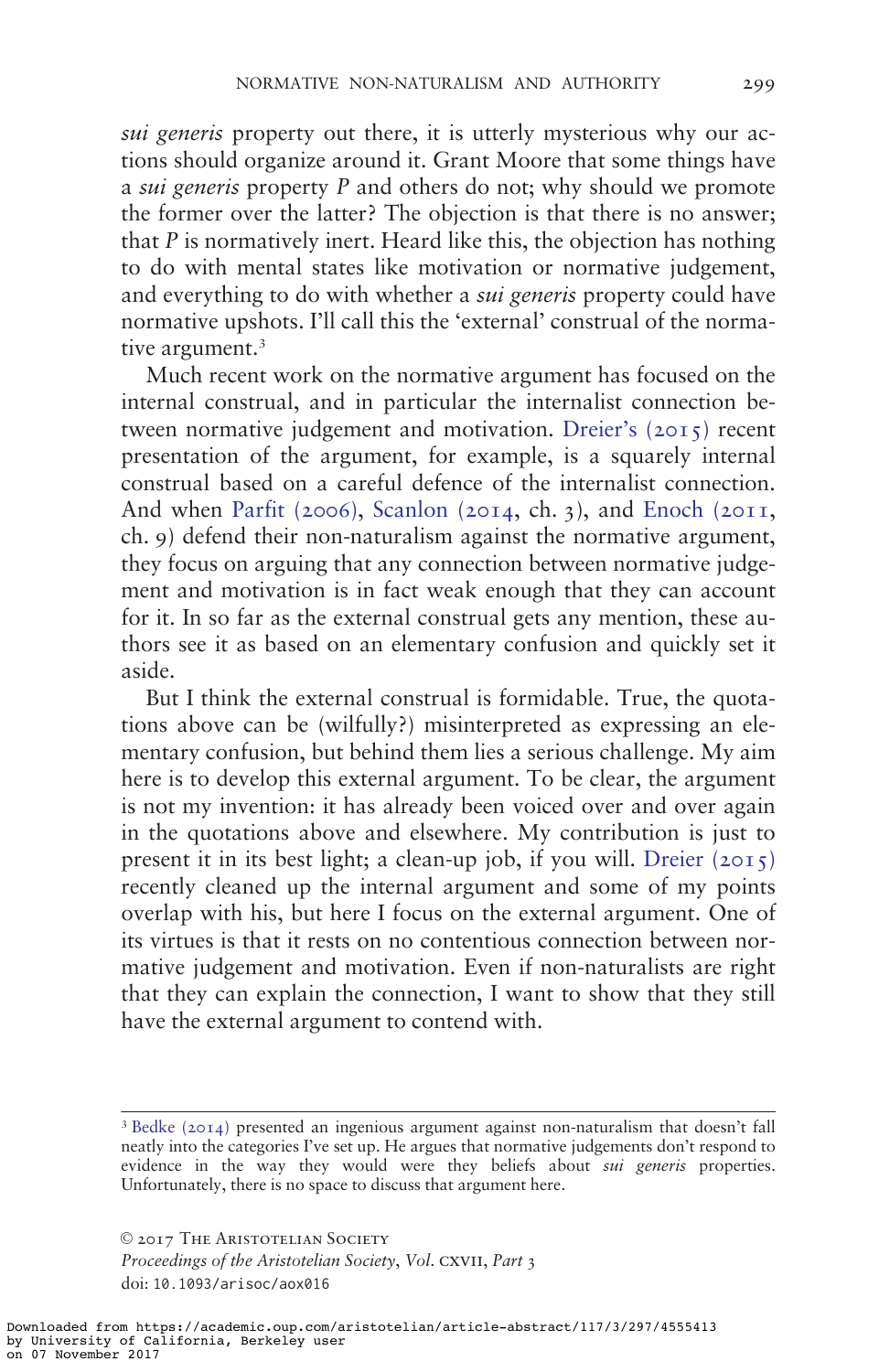Playing Fair. To articulate the argument it will help to work with a toy normative theory. By a normative theory, I mean a theory of the explanatory connections between normative phenomena. The toy theory I'll work with has two parts. First, it states that good explains should, in the sense that an action A should be done when, and because, A promotes more good than its alternatives. As I'll put it for short, goodness should be promoted. And second, the theory states that goodness is normatively fundamental, in the sense something's being good isn't explained by anything normative. Thus, if  $x$  is good, this is not because we have a *reason* to promote  $x$ , or because a *rational agent* would desire  $x$ , or anything like that.

I don't believe for a moment that this toy normative theory is true, but it will be instructive to work with it. The theory states that if  $x$  is good there's no normative explanation why that's so. But is there some other explanation? Here we find the familiar meta-ethical positions. The naturalist says that  $x$  is good in virtue of natural facts about x; the relativist says that 'x is good' is true in her mouth because her standards imply that  $x$  is good; the non-cognitivist says that uttering 'x is good' is not descriptive but expresses some conative state such as approval of  $x$ ; and so on.

By contrast, a non-naturalist position is that goodness is sui generis in the sense that it is non-natural and brute. By brute I mean that if x is good then this is an inexplicable fact about  $x$ ; there is nothing about  $x$  in virtue of which it is good. To be clear, this is just one non-naturalist position amongst many: other non-naturalists might say that some other normative property is sui generis, and they would then explain goodness in terms of it. But that is to reject the toy normative theory above. So for now, focus on this 'goodness-first' variety of non-naturalism on which the sui generis property is goodness.

Goodness-first non-naturalism really consists in two claims. First, an ontological claim that in addition to all the natural properties, there is also a sui generis property P. And second, an identification *claim* that goodness  $= P$ . The external argument against this view targets the identification claim. Grant the ontological claim that there is this *sui generis* property  $P$ ; the question is why it should be promoted. What is it about P in virtue of which we should promote it? Why shouldn't we promote some other property instead? The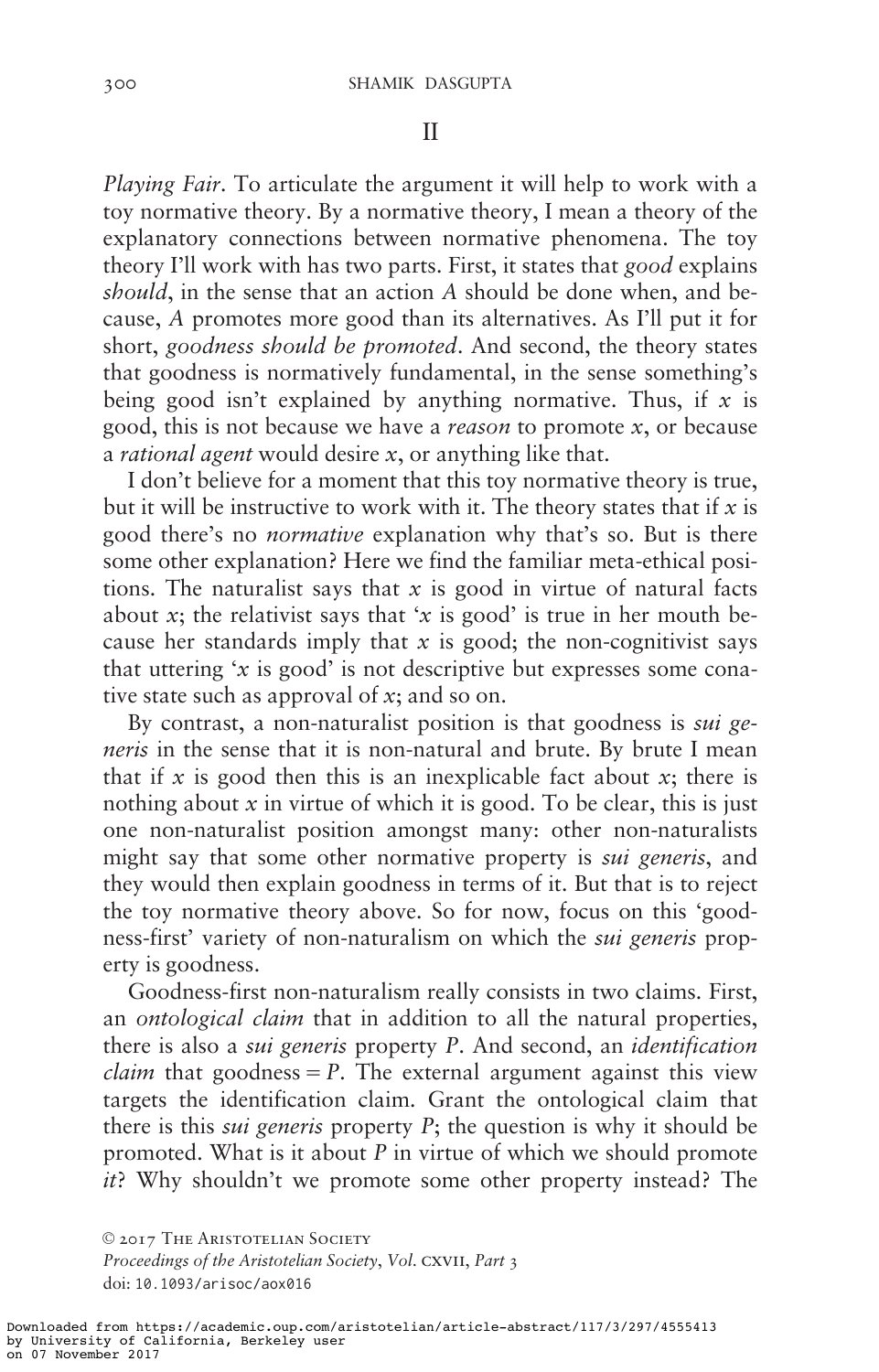objection—to be developed below—is that there is no answer to this question; hence *P* cannot be the property goodness.

You might think that the objection is confused. 'Look', the nonnaturalist might reply, 'my view is that  $P$  is the property goodness. It's *obvious* that we should promote goodness, hence it's *obvious* that we should promote P.' But this misses the point of the objection. To paraphrase David Lewis, be my guest—posit all the sui generis whatnots you like. But play fair in naming your whatnots. Don't call any alleged feature of reality 'goodness' unless you've already shown that you have something we should promote.<sup>4</sup>

This requirement that we play fair is crucial to the external argument, so let us dwell on it. Consider the following toy theory of water: that water is a clear, colourless liquid. This then puts a constraint on a chemical theory of water: whatever chemical substructure constitutes water, it had better behave as a clear, colourless liquid. If someone claimed that water is the element mercury (Hg), we can object that bodies of Hg are not clear and colourless but opaque and silvery. It would be a scientific travesty to respond, 'Well, on my theory water  $=$  Hg; hence, since water is clear, it follows that Hg *must* be clear too!' Posit all the chemical substructures you like, we might say, but play fair in naming them. Don't call one of them 'water' unless you've already shown that you have something that is clear and colourless.

Or consider a second analogy. Someone killed Mr Plum in the library, but who? Going by the footprints, we know the killer has big feet. This then puts a constraint on a theory of who the killer is: whoever it is, they must have big feet. Suppose Jones is in the dock and the prosecution is asked to show that Jones's feet fit the profile. It would be a legal travesty if they said, 'Well, our theory is that Jones is the murderer; hence, since the killer has big feet, it follows that Jones must have big feet!' This is not playing fair. Don't call someone the killer until you've already shown that they have big feet.

I claim that we should play fair in naming *sui generis* whatnots too. If a non-naturalist says it's obvious we should promote goodness, I won't disagree. Indeed, this is exactly what the toy normative

V<sup>C</sup> 2017 The Aristotelian Society Proceedings of the Aristotelian Society, Vol. CXVII, Part 3 doi: 10.1093/arisoc/aox016

<sup>4</sup> I'm paraphrasing Lewis's famous argument against unHumean views of chance. Lewis noted that chance constrains rational credence, and he asked how a primitive property could play that role: 'Be my guest—posit all the primitive unHumean whatnots you like ... But play fair in naming your whatnots. Don't call any alleged feature of reality "chance" unless you've already shown that you have something, knowledge of which could constrain rational credence' ([1994](#page-22-0), p. 484).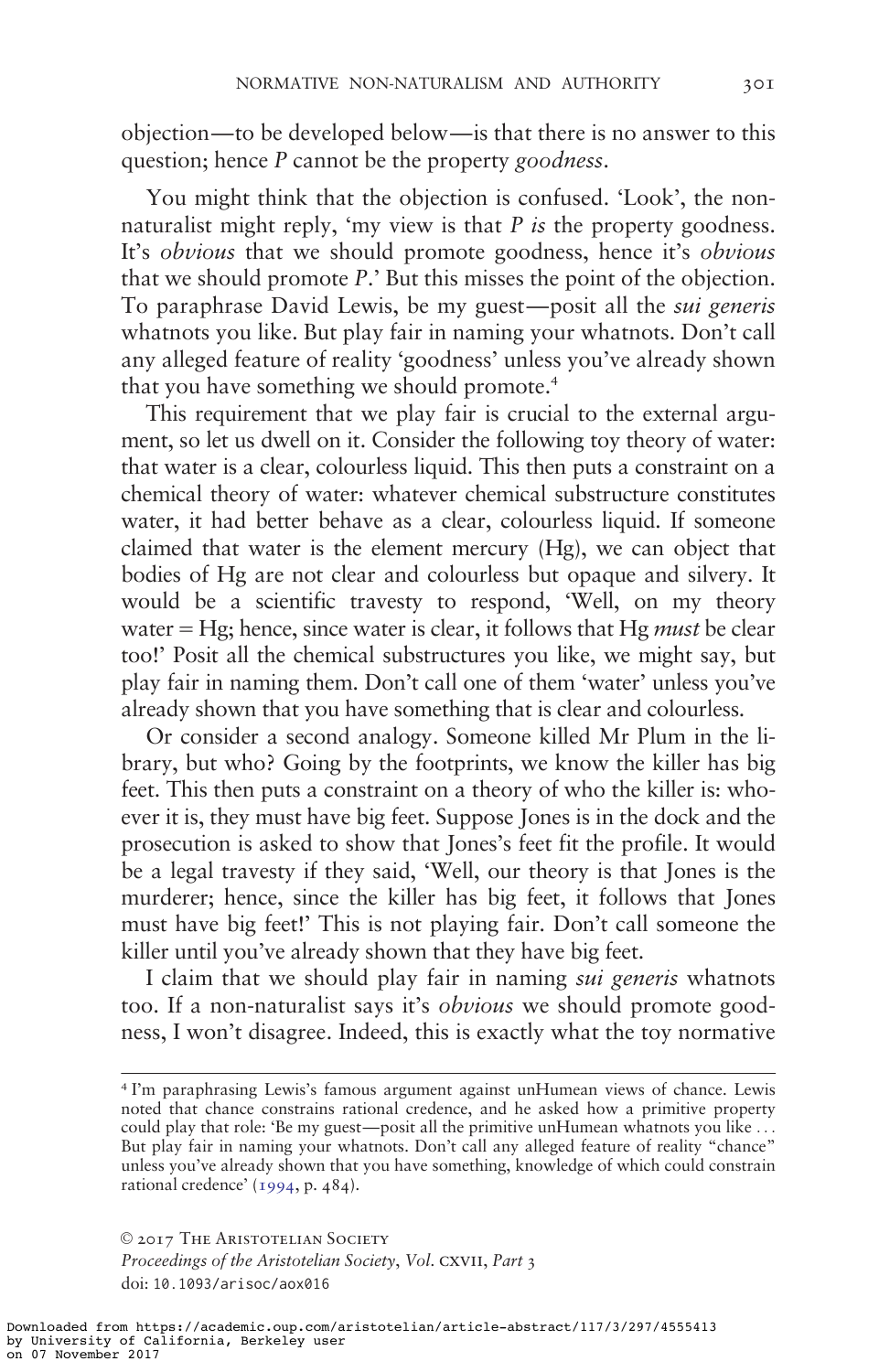theory under assumption states; this 'obvious' truth is not in question. But it does put a constraint on what goodness is: whatever it is, it had better be something we should promote. If someone says that goodness = redness, we can object that redness is not something we should promote; hence goodness  $\neq$  redness. It would be a travesty to respond, 'Well, on my theory goodness  $=$  redness; hence, since we should promote what's good, we should promote what's red'. I say it's an equal travesty to say, 'Well, my theory is that goodness  $=$  a sui generis property P; hence, since we should promote what's good, it follows that we should promote P'. No: the non-naturalist must first establish that we should promote  $P$ ; only then is it fair to call  $P$ 'goodness'.

This requirement that we play fair is nothing new to meta-ethics. Consider a divine command theory on which goodness  $=$  whatever God commands us to promote. There's a well-known objection that even if there were a supernatural agent issuing commands, it would be utterly mysterious why we should obey. This objection assumes the toy normative theory that we should promote what's good and uses it as a constraint on what goodness could be. And the objection is that just because someone *commands* us to promote something, this doesn't mean that we should promote it. Anyone can issue commands, so what makes these commands special? If the divine command theorist says, 'Well on my theory, goodness is whatever God commands us to promote; hence, since we should promote goodness, we should do as God commands', we should reply that this is not playing fair. 'Be my guest, posit all the supernatural whatnots you like', we might say, 'but play fair in naming what these whatnots command. Don't call it goodness unless you've already shown that you have something that we should promote.'

I started out assuming the toy normative theory that we should promote goodness; my question is whether we should promote P. I could have started out assuming the non-naturalist's theory that goodness =  $P$ , in which case my question would be whether we should promote goodness if goodness =  $P<sup>s</sup>$ . But it's not playing fair to assume both: you cannot establish that we should promote P by assuming that we should promote goodness and assuming that  $P =$  goodness. That would be like establishing that Hg is clear by

<sup>&</sup>lt;sup>5</sup> [Dreier \(](#page-21-0)2015) formulates an internal construal of the normative argument in this fashion, by asking whether a normative belief would motivate if its content concerned the non-naturalist's sui generis property.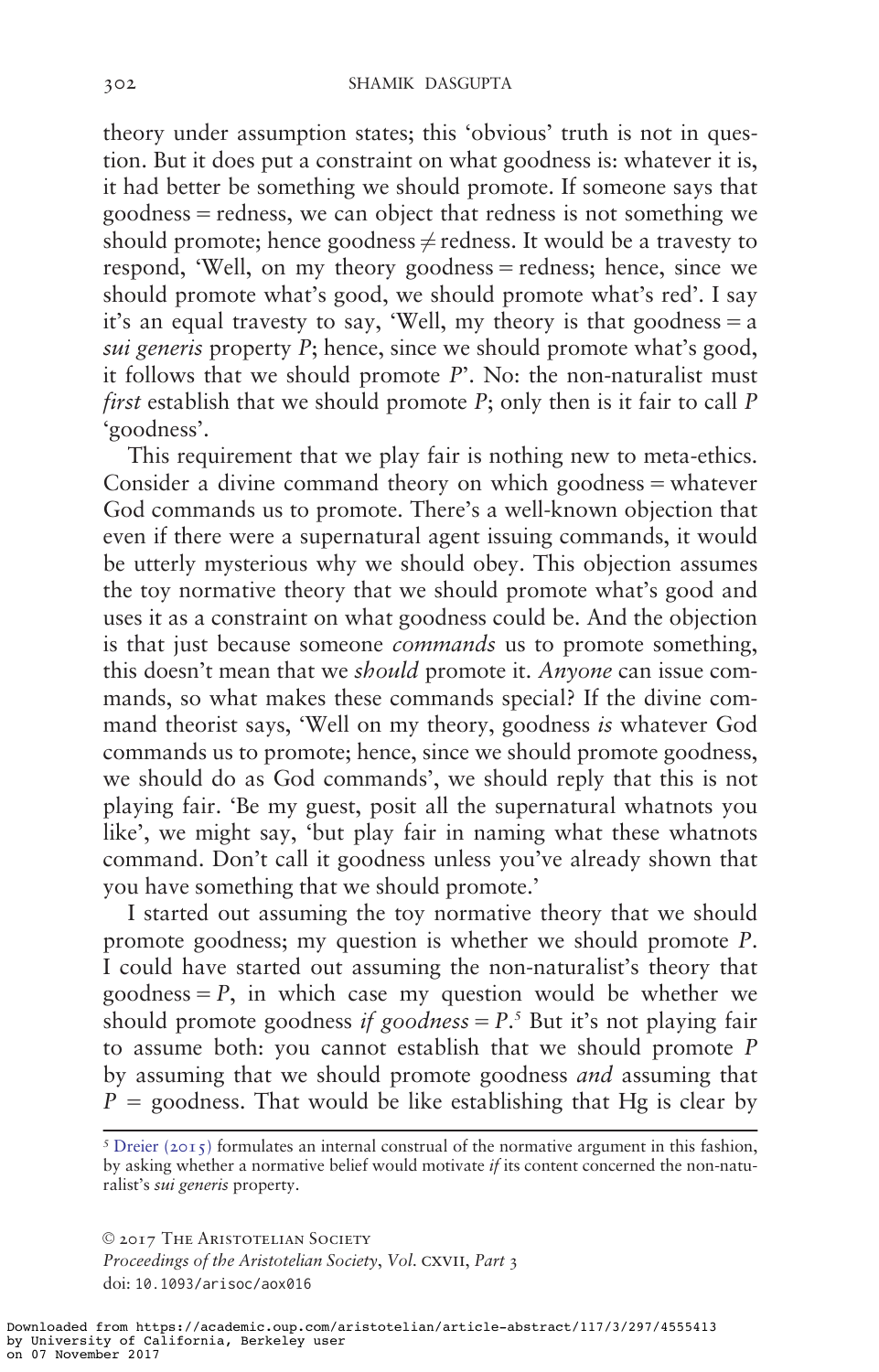assuming that water is clear *and* assuming that water  $=$  Hg. You can assume that water is clear, in which case the question is whether Hg is clear. Or you can assume that water  $=$  Hg, in which case the question is whether water is clear if water  $=$  Hg. But as any respectable chemist will confirm, you cannot assume both.

I've focused on 'goodness-first' non-naturalism, but the same applies equally to other non-naturalist views such as [Scanlon's](#page-22-0) ([2014](#page-22-0)). Scanlon accepts a normative theory on which rationality is explained by reasons: an agent is rational in virtue of responding to reasons. He is then a non-naturalist in so far as he says that the property of being a reason is sui generis. This is 'reasons-first' nonnaturalism. Against this, the external argument grants Scanlon his normative theory that rationality is responding to reasons. This puts a constraint on what the property of *being a reason* is: whatever it is, it had better be rational to respond to  $it$ . Thus, when Scanlon says that being a reason is a sui generis property  $R$ , the external argument asks why it's rational to respond to R. In virtue of what is it rational to respond to it rather than anything else? Don't say, 'Well, R just is the property of being a reason, so of course it's rational to respond to it': that's not playing fair. It would be akin to establishing that Hg is clear by assuming water is clear *and* assuming that water  $=$  Hg.

More generally, the external objection asks what makes the nonnaturalist's *sui generis* property fit to play whatever role she believes it to play in normative theory. I have not yet argued that there is no answer to this question; my point so far is just that one must play fair in answering it.

If I've laboured this point, it's because non-naturalists have systematically ignored it. Just look at Parfit's response to the external argument against a view like Scanlon's: 'If [normative nonnaturalists] were asked why it's rational to respond to reasons, they could answer: "That is what being rational is"' [\(Parfit](#page-22-0) 2006, p. 359).<sup>6</sup> But the question isn't why it's rational to respond to reasons; the question is why it's rational to respond to R. If Parfit thinks he's answered our question, he must have conflated the questions. And the questions are indeed the same *if one assumes that*  $R = the$ property of being a reason. But that's not playing fair, as we now know.

<sup>6</sup> Here he is responding to some passages from Korsgaard, including the one I quoted at the beginning.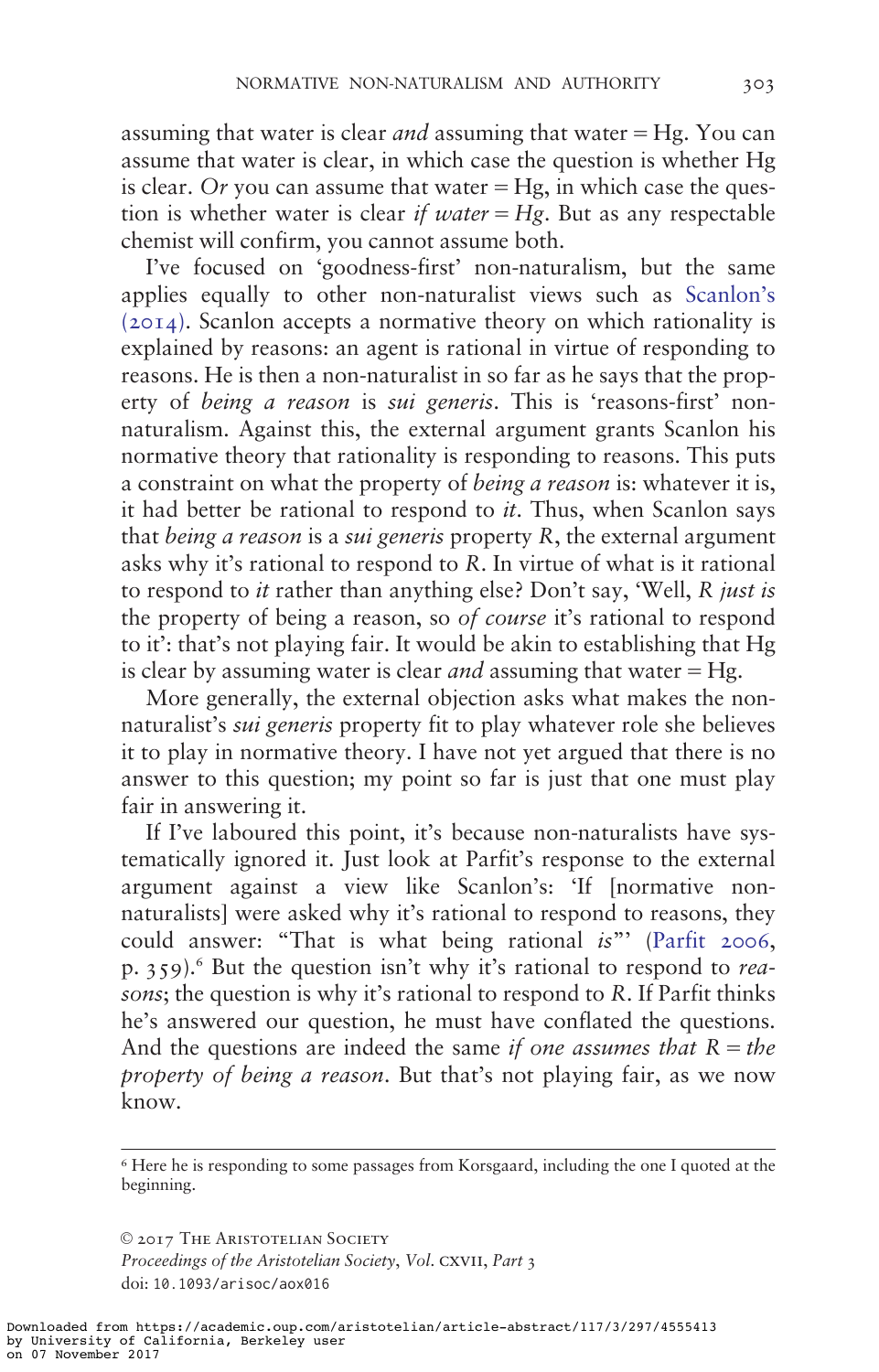Or consider Scanlon's claim that 'a person cannot coherently say "Yes, I see that C is a conclusive reason to do  $X$ , but what reason do I have to do it?"' ([2003](#page-22-0), p. 14). He was responding to an internalist argument, but applied to our external argument his point is that the question why it's rational to respond to reasons is 'incoherent'. But that's not our question: our question is why it's rational to respond to R. Since he doesn't play fair, he thinks these questions are the same. Understood fairly, our question is no more incoherent than the question of whether Hg is clear.

Or consider how swiftly Enoch dismisses the external argument: 'Of course the normative truths bear on what we have (normative) reason to do', he says, 'after all, many of them just are truths about what we have reason to do' ([2011](#page-21-0), p. 239; emphasis in the original). Imagine he had said, 'Of course Hg is clear—after all, Hg just is water, and water is clear'! Clearly, he's not playing fair. If he wants to assume that normative truths bear on what we have (normative) reason to do, fine: that strikes me as a sound normative theory. But then he must *first* show that his non-natural whatnots bear on what we have reason to do before proposing that truths about those whatnots deserve the title 'normative truths'.

Even Dreier, when *developing* the normative argument against non-naturalism, sometimes misses the point that his opponent must play fair. He writes that 'plainly, if there is a Normative Question that remains after all the normative facts are in, it cannot be the question of whether one should act in a certain way ... since one of the normative facts might simply be the fact that one should act in that way' ([2015](#page-21-0), p. 172). This leads Dreier to abandon the external construal in favour of an internal construal. But I disagree: I think we can ask why we should promote P. To think that one of the normative facts might simply be the fact that one should promote  $P$ , as Dreier does, isn't playing fair.

### III

The External Normative Argument. I haven't yet given the external argument against non-naturalism; I've just said what counts as fair play when discussing it. To set out the argument, let's use the analogous objection to the divine command theory above as a guide.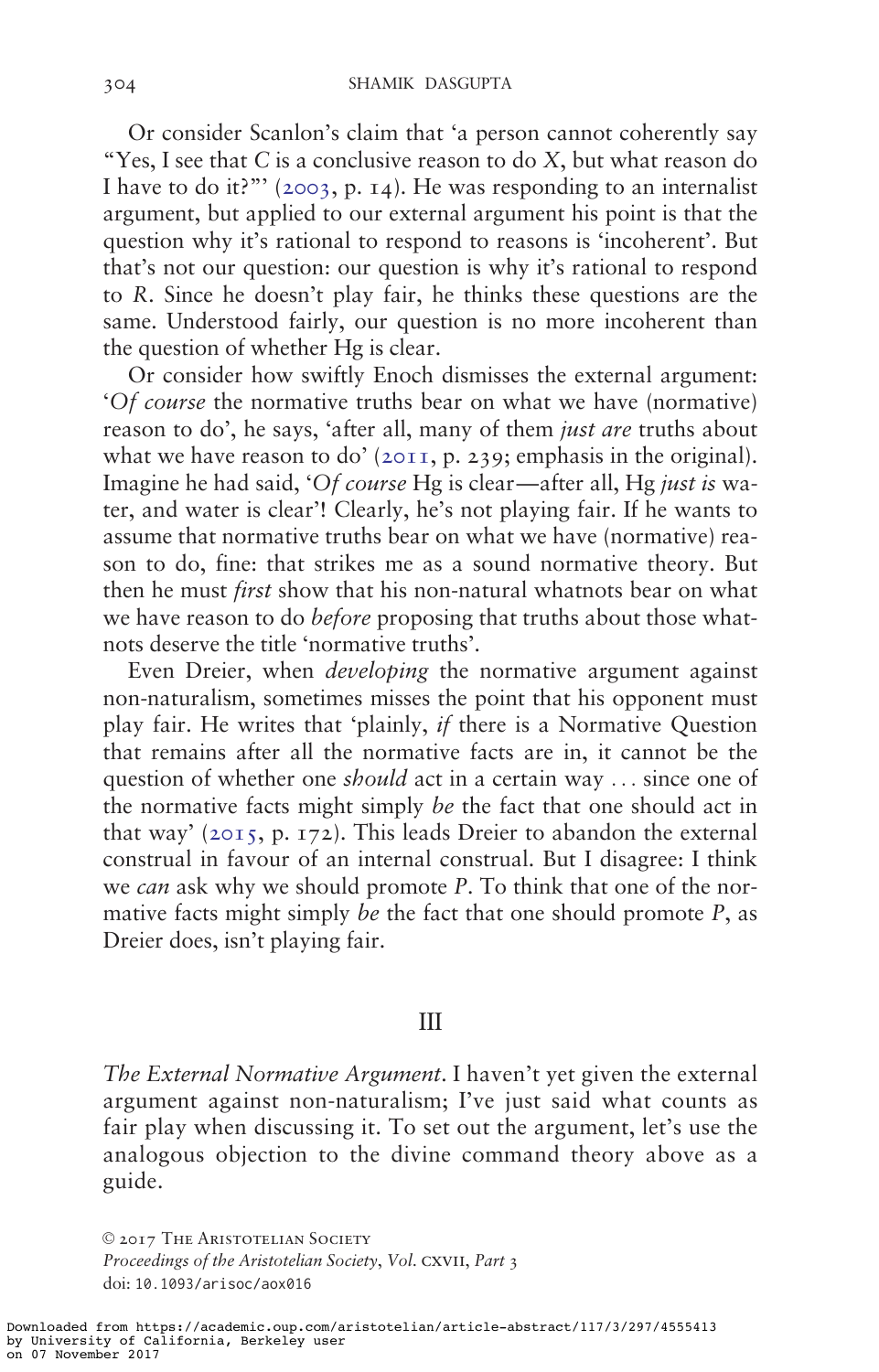That objection first assumed our toy normative theory:

(1) Goodness should be promoted.

This puts a constraint on what goodness could be: it must be something that should be promoted. The objection was then that what God's commands us to promote doesn't satisfy this constraint. Why not? Well, all sorts of people issue commands: my children, my parents, lunatics on the street. Often I shouldn't obey them. So what makes the commands of this supernatural whatnot special? The objection is that there is no answer. One might respond that I should obey the whatnot rather than my parents even though there is nothing that makes the whatnot special. But presumably this is an unattractive bullet to bite. Thus, the objection proceeds as follows:

- (2) If we should promote what God commands us to promote, there must be some explanation of why that is so.
- (3) There is no explanation.

It follows from (2) and (3) that what God commands us to promote isn't what we should promote. Hence, by (1), goodness  $\neq$  what God commands us to promote.

The external argument against non-naturalism proceeds similarly. The first premiss is the same:

(1) Goodness is action-guiding.

Whatever goodness is, it must be something that should be promoted. So, when the non-naturalist says that goodness is a *sui generis* property P, the question is whether P should be promoted. And the objection is that it isn't because there could be no explanation of why P is special in this regard, of why we shouldn't promote something else instead. Thus:

- (2) If P should be promoted, there must be some explanation of why P should be promoted.
- (3) There is no explanation of why P should be promoted.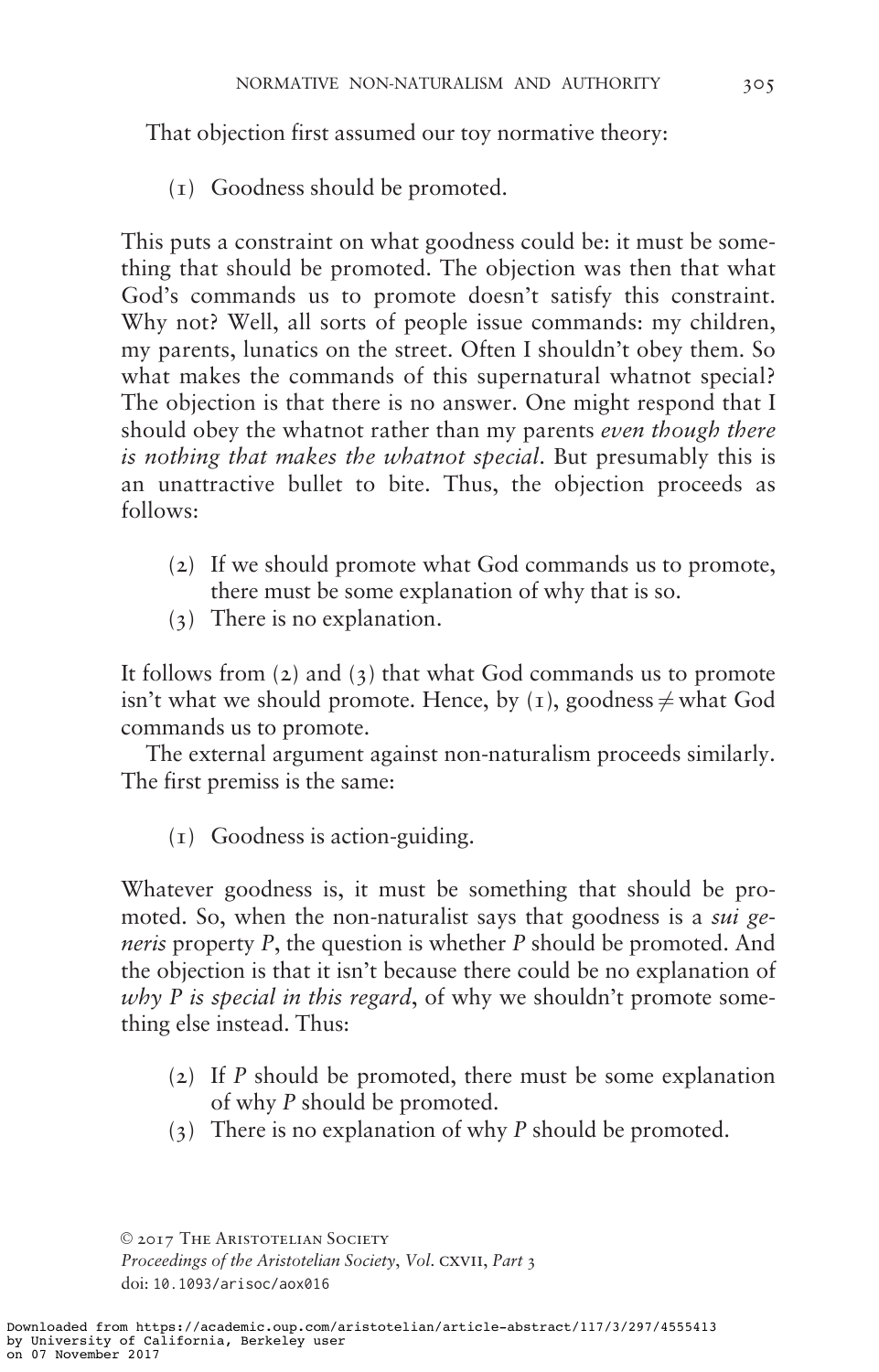By (2) and (3), it follows that P is not something that should be promoted; by  $(1)$ , it follows that P isn't goodness.

Let me now defend each premiss in turn.

#### IV

Primitive Action-Guiders. Premiss (1) is part of the toy normative theory under assumption, which the 'goodness-first' non-naturalist under discussion accepts.7 When directed against other nonnaturalist views, premiss  $(1)$  will be a statement of *whatever norma*tive theory the non-naturalist under discussion accepts. So the non-naturalist will never be in a position to reject premiss (1). For example, when objecting to Scanlon, the first premiss will state that rationality is a matter of responding to reasons, which, by design, Scanlon accepts.

Premiss (2) says that if a *sui generis* property P should be promoted, there must be some explanation of why P, rather than some other property, should be promoted. This is a demand for explanation, not justification. Against the divine command theory, premiss (2) does not ask for a reason to believe that we should obey God; it asks for some fact about God that would make it the case that we should obey God rather than (say) my parents.

Nor does premiss (2) demand a motivating reason to promote P. It does not ask for some fact about P that, if known, would move or convince someone to promote P. For the argument would then collapse into something more like the internal construal, on which the question is how beliefs about  $P$  could connect up with motivation and decision-making.<sup>8</sup>

<sup>&</sup>lt;sup>7</sup> Note that premiss (1) can be read in two ways. A *de re* reading is that x should be promoted iff  $x$  is good, while a *de dicto* reading is that goodness *as such* should be promoted. Chappell (ms) argues that the non-naturalist should only accept the de re reading, and that is how I will read it. But I will mostly slur over the distinction for ease of prose and say that goodness should be promoted. In any case, the external argument would apply equally to a non-naturalist who adopted the de dicto reading.

<sup>8</sup> Korsgaard might be read as formulating the normative argument around motivating reasons. She imagines that 'you are being asked to face death ... You ask the normative question: you want to know whether this terrible claim on you is justified' ([1996](#page-22-0), p. 38). And her worry is that facts about the distribution of some sui generis property P wouldn't help 'someone who has fallen into doubt about whether moral requirements are really normative' (ibid.).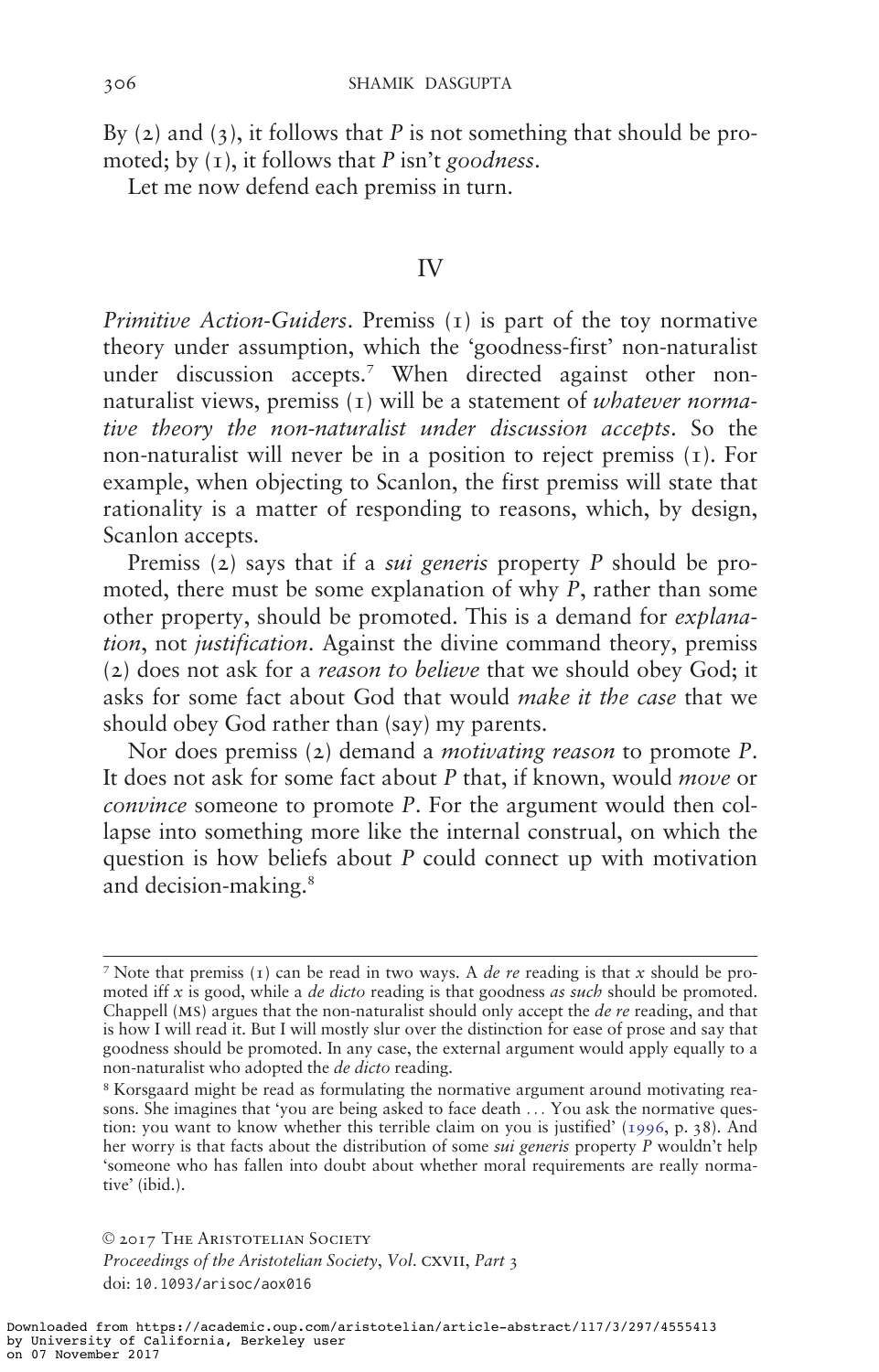Instead, what premiss (2) demands is some explanation of why P is special. The explanation may not be available to ordinary practical reasoners; premiss (2) just demands that there must be some explanation or other.

Thus, if the divine command theorist rejects their analogue of premiss (2), she is saying not just that there is a supernatural, command-giving whatnot; she is saying that it is an inexplicable fact that we should obey it rather anyone else. This is highly implausible. Suppose there were many supernatural whatnots issuing commands. Then her view would be that we should all obey her favoured one even though there is nothing that makes it special. That's not just religion; that's fanaticism.

Likewise, if the non-naturalist rejects premiss (2), she is saying not just that it is an inexplicable fact that certain things have a *sui generis* property  $P$ ; she is saying further that it is an inexplicable fact that P should be promoted. Again, this is highly implausible. Just think of all the properties out there, many natural and perhaps some non-natural. If the non-naturalist rejects (2), her view is that we should all promote  $P$  over the others *even though there is nothing* that makes P special. This too is a kind of fanaticism.

Admittedly, there is nothing *incoherent* about rejecting premiss (2). In fact, I think this is the non-naturalist's only refuge, and I have no decisive argument against it. Still, once exposed for what it is, it seems to me a clearly unattractive position.

But the challenge is to expose it for what it is. One way nonnaturalists try to conceal it is by not playing fair. They say it's obvious that we should promote goodness, so what's the harm in saying this is brute? But if you reject premiss (2), what you think is brute isn't the obvious truth that we should promote goodness; it's the highly non-obvious truth that we should promote some sui generis whatnot P.<sup>9</sup> Don't say 'But P is goodness'—that's not playing fair.

Moreover, even if the truth were obvious it wouldn't be harmless to say it's brute. The question is not *whether we should believe* that P should be promoted, but what explains why P should be promoted. It's obvious that water is clear, but it would be shocking if there were no explanation why! Similarly, someone might find it obvious that their favoured supernatural whatnot should be obeyed;

<sup>9</sup> Put otherwise, it's the highly non-obvious, non-trivial truth that we should promote goodness if goodness  $= P$ .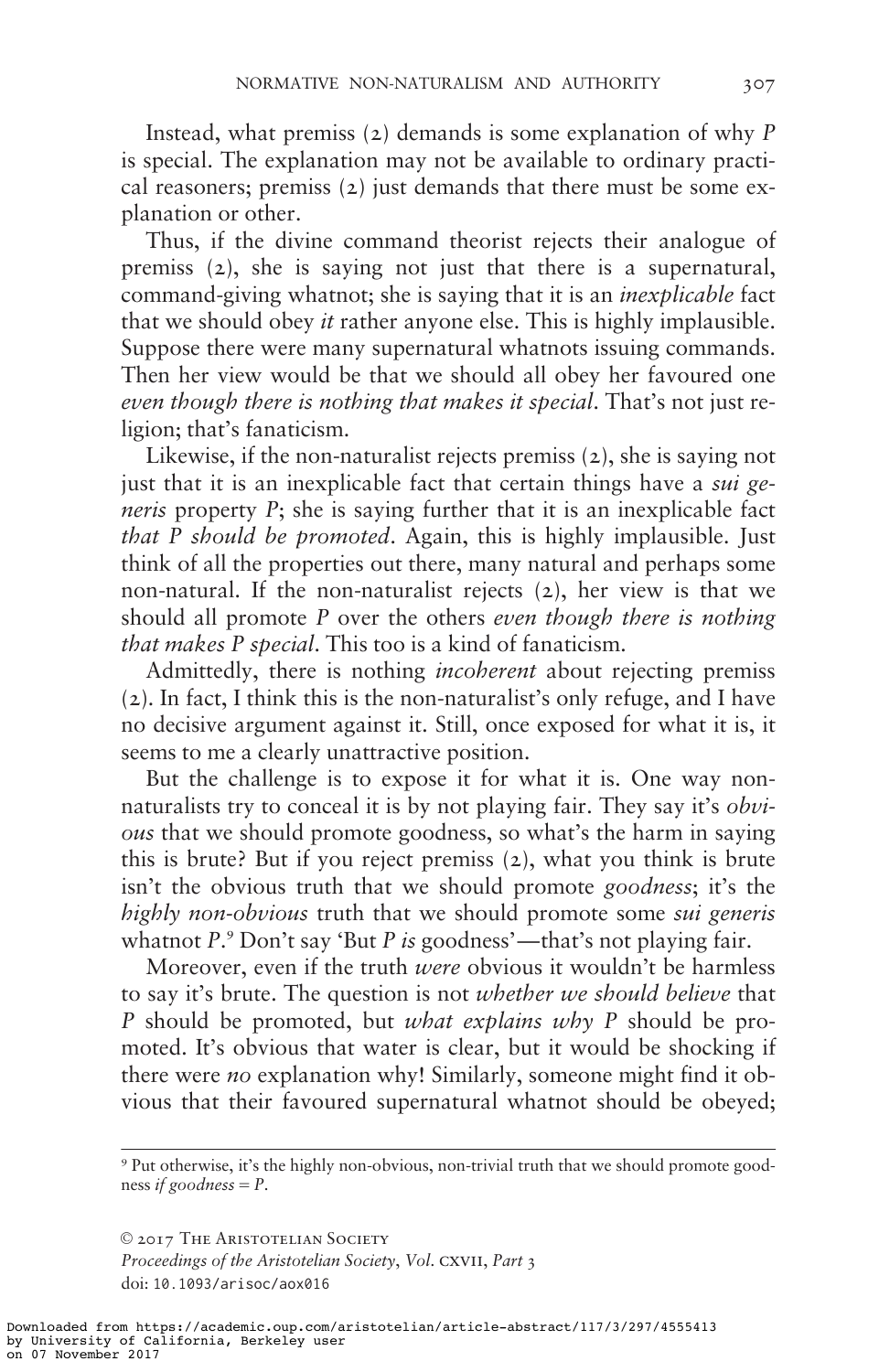that just makes them devout. But if they add that we should all obey the whatnot even though there's nothing that makes it special, that's something else entirely.

So the denial of (2) isn't Enoch's unobjectionable claim that 'of course the normative truths bear on what we have (normative) reason to do' ([2011](#page-21-0), p. 239). No, it's the extraordinary claim that some sui generis bit of the world should be promoted, even though there's nothing about it that makes it special. I have no argument against this view, but I do insist that we describe as it is and not conceal it with smoke and mirrors.

Some non-naturalists try to conceal it by arguing that we can only refer to their sui generis whatnot under its normative guise, as 'goodness'. It's a mistake, they say, to think that we can denote the whatnot with letters like 'P' and then ask whether P should be promoted. As Chappell puts it, 'it makes no sense at all to question the normativity of a purely normative property', because 'the only way to directly pick out the property in question is via the corresponding normative concept' (MS, p. 8).<sup>10</sup>

But this is doubly misleading. First, even if the sui generis whatnot can only be denoted by 'good', my question is still pressing. As emphasized, the question is not whether goodness should be promoted, but *what explains why* that is so—this is a fair question even if it's obvious that goodness should be promoted.

Second, the claim that I cannot denote their *sui generis* whatnot with the letter 'P' may be true, but irrelevant. I was never using 'P' to denote a specific property; I was using it as a variable. I initially characterized non-naturalism as follows:

Goodness is a sui generis property.

In first-order logic this implies:

There is a property P such that P is *sui generis* and  $P = \text{good}$ ness.

I made this inference when I said that non-naturalism consisted in two claims: the ontological claim and the identification claim. I've just been using  $P$  as a bound variable ranging over *sui generis* whatnots ever since. If non-naturalists want to claim that this use of 'P' is

<sup>10</sup> [Scanlon \(](#page-22-0)2014) makes similar remarks at times; see in particular chapter 2.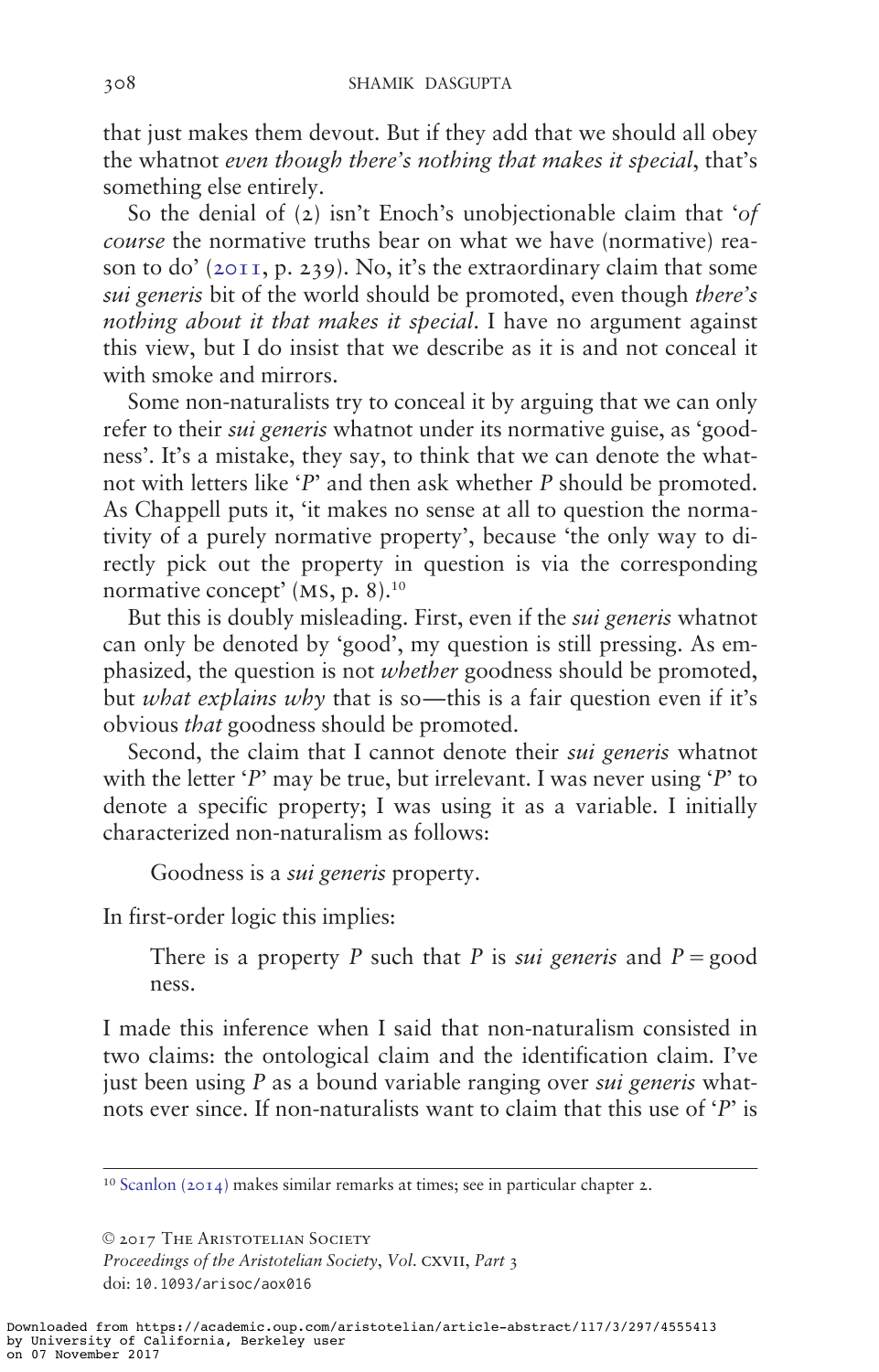illegitimate, they must reject first-order logic. I assume that is not their position.<sup>11</sup>

Perhaps what lies behind Chappell's remarks is the idea that the non-naturalist didn't first find a sui generis whatnot and only then discover that it was goodness; rather, she started with the property goodness and discovered that it was sui generis. But nothing I've said presumes otherwise. My question is just what could make a *sui* generis property something we should promote. This question is intelligible even if we never identified a *sui generis* property prior to calling it 'goodness'. What premiss (2) states is that there must be an answer. You can reject premiss (2) if you like; all I insist is that we remove the smoke and mirrors and call the resulting position what it is: it's the claim that some *sui generis* bit of the world should be promoted even though there's nothing that makes it special.<sup>12</sup>

## V

Correlative Explanations. Turn now to premiss (3), the claim that there's no explanation of why a *sui generis* property P should be promoted. Remember, the claim that P should be promoted is this:

 $(*)$  An action A should be done iff A promotes more P than its alternatives.

If the non-naturalist rejects premiss (3), her challenge is to say what could explain (\*). But we must be clear on what kind of explanation is required. The non-naturalist cannot say 'We happen to like  $P$ ; that is why we should promote P'. For this would ground normativity in our contingent preferences, which is contrary to the non-naturalist's

<sup>&</sup>lt;sup>11</sup> To be precise about the structure of the argument, then, premiss (2) can be read as: For all properties P, if P is *sui generis* and P should be promoted, there must be some explanation of why P should be promoted. And premiss (3) can be read as: For any property P, if P is *sui generis* and should be promoted, there is no explanation of why  $\hat{P}$  should be promoted. It follows that there is no property  $P$  that is *sui generis* and should be promoted. Hence, if goodness should be promoted (premiss  $(1)$ ), then goodness is not a *sui generis* property.

 $12$  Some of Chappell's remarks suggest that his view is rather that the *sui generis* property is essentially normative. That may be so, but that would then be an *explanation* of what makes the property special. If that's his idea, he rejects premiss  $(3)$ , not premiss  $(2)$ . I'll discuss this idea in due course.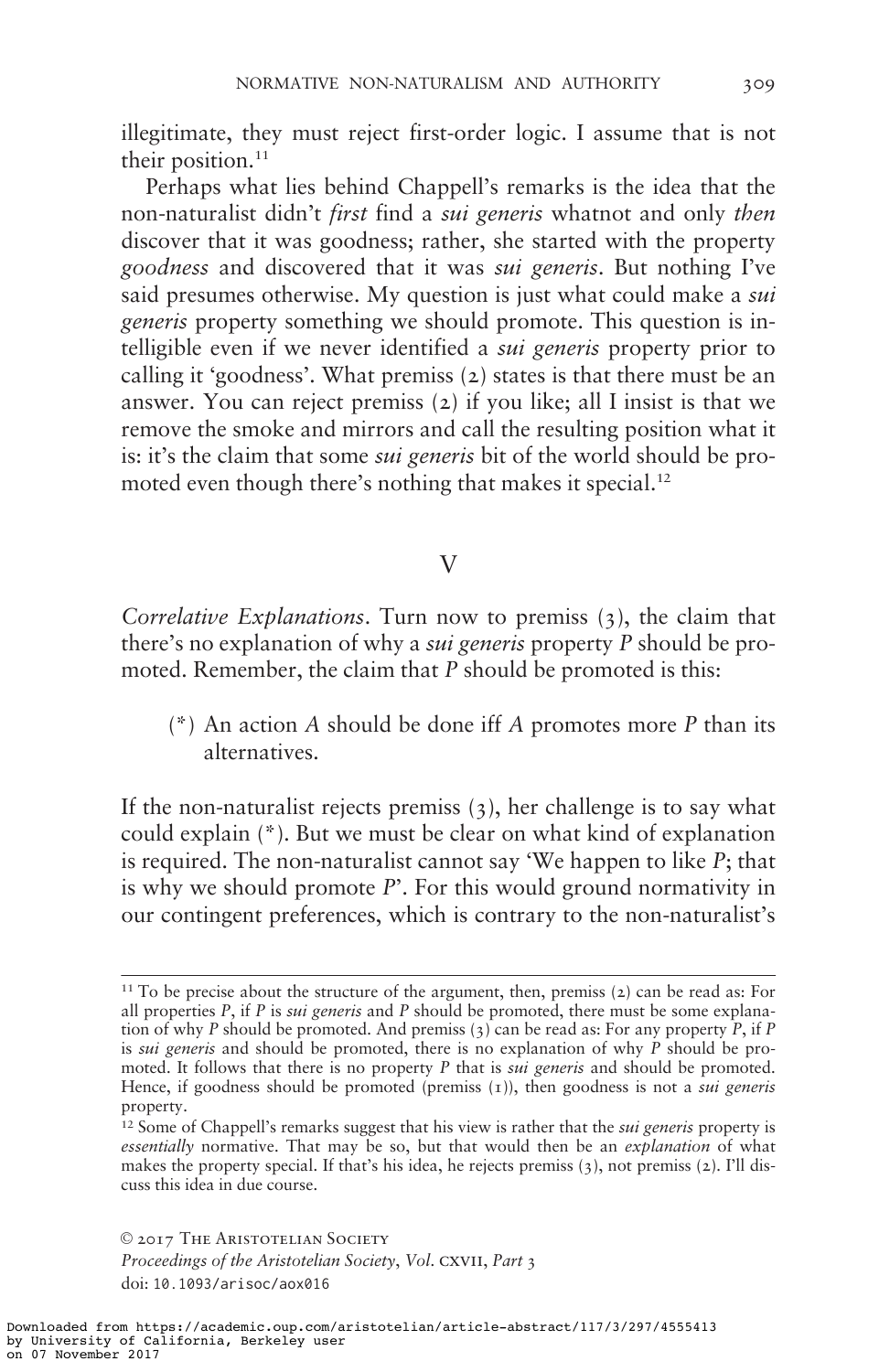position. More generally, non-naturalism rejects the idea that normativity has its source in facts about us such as our desires, our projects, our language or conceptual scheme, or such like. The central idea is that normativity comes from the *sui generis* whatnots themselves, independenty of facts about us. As I'll put it for short, the view is that (\*) is an objective fact, one that isn't explained in terms of facts about us. The non-naturalist must explain (\*), so understood.

I can think of two explanatory strategies. One is to explain (\*) in terms of the 'essences' of the things involved in (\*) like P, or action, or should-be-done-ness. The other is to say that  $P$  is correlated with something else that should be promoted. I will argue that neither strategy works, indicating along the way how the discussion generalizes to other non-naturalist views such as Scanlon's. I cannot hope to be exhaustive, so it's possible that an explanation I miss does better. But I do hope to illustrate the difficulties involved.

Let's start with the second strategy, the explanation by correlation. A non-naturalist is likely to think that P is correlated with other properties. For example, she may think that things like pleasure, desire-satisfaction, happiness, or love, have P. For simplicity, let us assume she believes that pleasure has P and nothing else does. Then one obvious strategy is to say that it's the pleasure that makes  $P$  action-guiding: that  $P$  should be promoted because (i) pleasure should be promoted, and (ii) pleasure is the only thing with P.

But the problem is that this gets things exactly the wrong way round by the non-naturalist's own lights. After all, what makes (i) true? Why should we promote *pleasure*, rather than something else? For the non-naturalist, the answer was supposed to be that pleasure has P! On her view, P was supposed to be the source of normativity, not some natural property like pleasure. Thus, (i) was supposed to be explained by the fact that P should be promoted, not the other way round.

Another way to put the point is that the current strategy leaves P explanatorily *idle*. For suppose we grant (i), the claim that pleasure should be promoted. If charitable donations promote pleasure, this explains on its own why we should donate to charity. What is the non-naturalist adding to this story? Only that pleasure has P and P should be promoted. And why should P be promoted? On the current strategy, it's because pleasure should be promoted. But was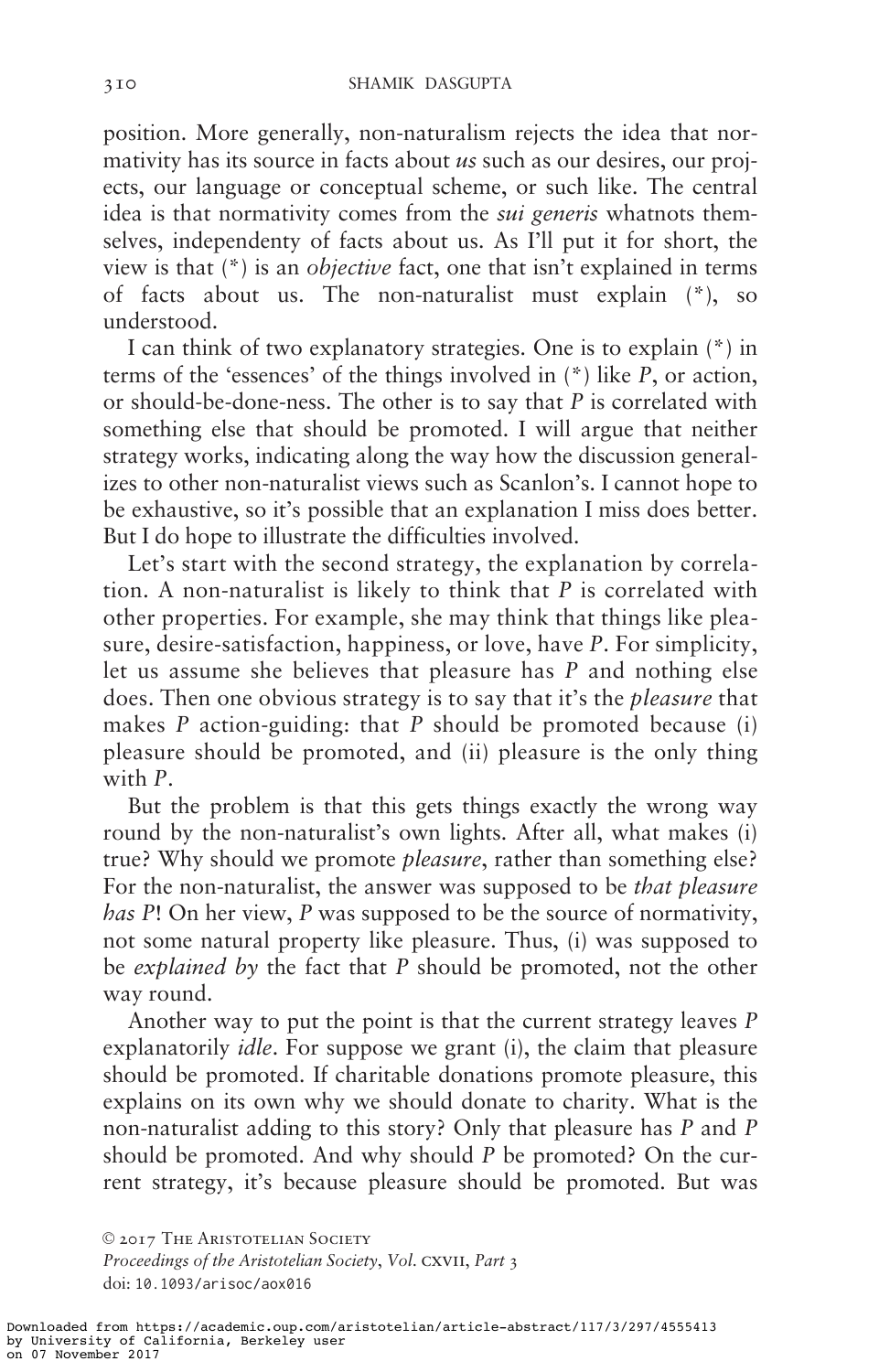already enough on its own to explain why we should donate to charity; the detour through  $P$  does no work.<sup>13</sup>

I just focused on 'goodness-first' non-naturalism, but the current point applies equally to other non-naturalist views. Consider [Scanlon's \(](#page-22-0)2014) 'reasons-first' non-naturalism from §II. For him, the challenge is to explain why his *sui generis* relation  $R$  is what it's rational to respond to. The current strategy would explain this by saying that (i) some other relation  $X$  is what it's rational to respond to, and (ii) X correlates with R. But again, this gets things the wrong way round. On Scanlon's own view, normativity is supposed to be grounded in  $R$ , not  $X$ .<sup>14</sup>

I conclude that this strategy of explanation by correlation is not promising.

## VI

Explanations from Essential Natures. Perhaps more promising are explanations that appeal to the 'essences' or 'constitutive natures' of the items involved in (\*). But I'll argue that the non-naturalist finds no joy here either.

Non-naturalists sometimes talk of their sui generis property being 'essentially' normative, that it is in the 'constitutive nature' of P to be something we should promote.<sup>15</sup> This might then explain what make P special: only P has this nature.

To assess this proposal, we must ask what is meant by 'essence'. For the explanation to work, the claim that it's *essential to P* that we should promote it cannot just mean that it's necessarily true that we should promote P. For this would not explain why P should be

 $13$  [Jackson \(](#page-22-0)1998) claims that sui generis properties are idle in the sense that a motivating reason for action would never appeal to such a thing. But my point concerns idleness regarding constitutive explanations, not motivating reasons. Thus, Chappell (MS) responds to Jackson by arguing that while  $P$  may never figure in a motivating reason, it nonetheless explains why all the things that have it should be promoted, and hence isn't idle in that sense. This may be a good reply to Jackson; my point is that the current strategy leaves  $P$ idle in exactly this sense that Chappell wanted to avoid.

<sup>14</sup> As Scanlon himself emphasizes ([2014](#page-22-0), ch. 1), he cannot say that it's rational to respond to R because (i) it's rational to fulfill desires, and (ii) R correlates with desire-fulfillment. Even if R correlates with desire-fulfillment, what distinguishes his view is that rationality is explained by R and not desire-fulfillment.

<sup>&</sup>lt;sup>15</sup> At times, Chappell (MS,  $\S$ 1.2) appears to advocate a view like this. [Scanlon \(](#page-22-0)2014, ch. 2) and [Heathwood \(](#page-22-0)2015) also suggest views in this vicinity.

<sup>© 2017</sup> THE ARISTOTELIAN SOCIETY

Proceedings of the Aristotelian Society, Vol. CXVII, Part 3 doi: 10.1093/arisoc/aox016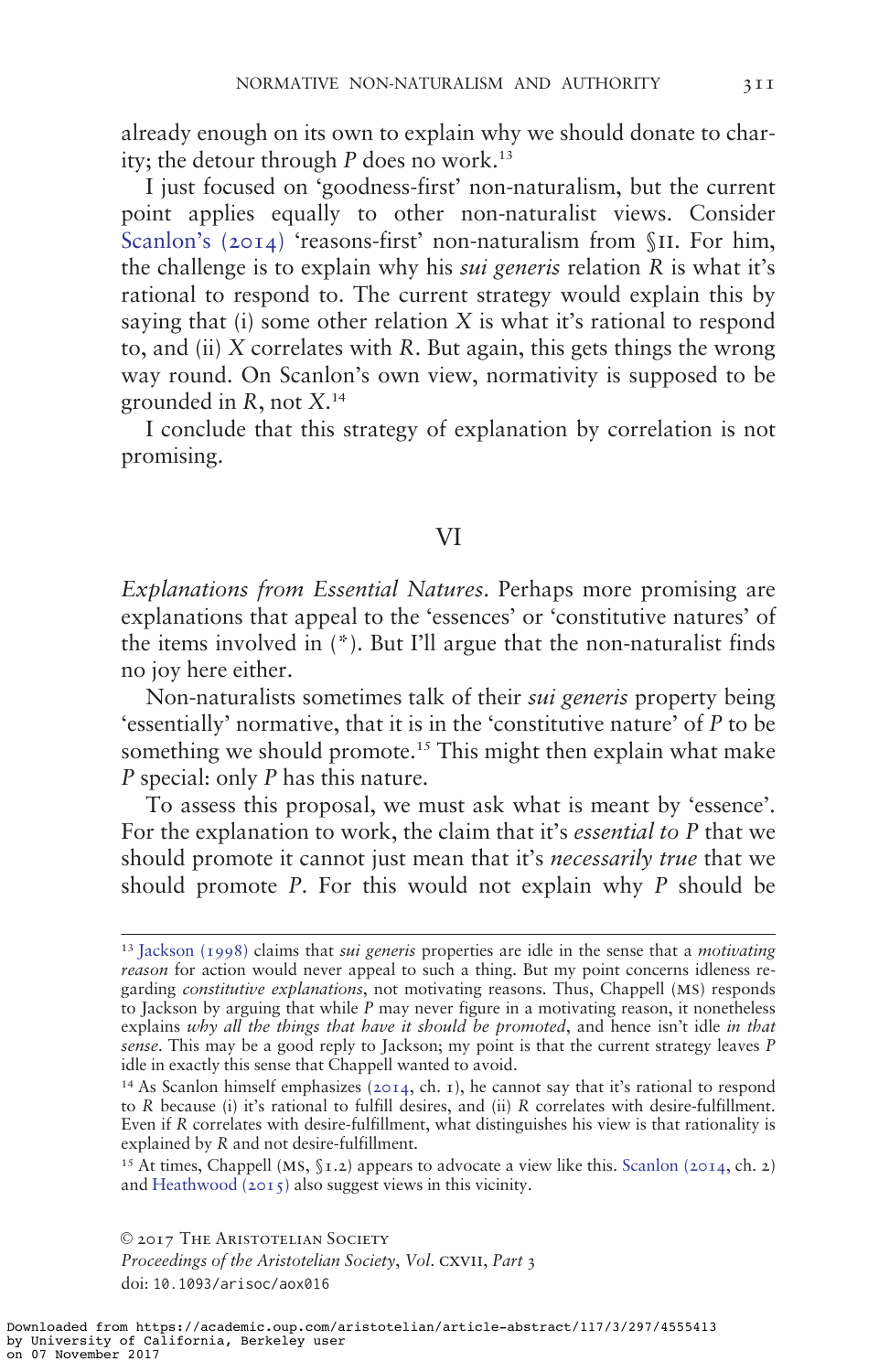promoted. Compare: if we should obey God, that's arguably a necessary truth. But that wouldn't explain why we should obey God rather than someone else.

So talk of 'essence' must amount to something else. I can think of two readings. On the first reading, essence is to be understood on the model of definition. Just as *words* can have definitions, the idea is that an *entity* or *property* can also be defined in terms of other entities or properties.16 The former are 'nominal' definitions, the latter 'real' definitions. Understood like this, the idea would be that  $P$  is  $by$ definition that property that something has iff it should be promoted. Put otherwise: for something have  $P$  is, by definition, for it to be something we should promote.

This definition would explain why P should be promoted, but the non-naturalist cannot accept it. For on this definition, P is not sui generis, as the non-naturalist claimed; it is defined in terms of what we should promote. Suppose pleasure has P. Then on the current definition, pleasure has P in virtue of it's being something we should promote, contrary to the non-naturalist's claim that  $P$  is *sui generis*.

To put the point otherwise, the non-naturalist proposes to explain why something like pleasure should be promoted by saying that pleasure has P. If she then says that for pleasure to have P just is for pleasure to be something we should promote, she has run a very tight circle indeed.

The definitional reading of essence is therefore no use here. What is the other reading? It is the more obscure, Scholastic idea that some entities have 'inner natures' that are (at least partly) responsible for what they're like. On this reading the idea would be that P contains such an 'inner nature' that somehow leads it to be something we should promote.<sup>17</sup>

This idea is at least consistent with non-naturalism. But, I say, it should be rejected as a pernicious remnant of Scholastic metaphysics. Compare again the case of water. Suppose we ask what properties of H<sub>2</sub>O explain why water is clear. There is a good answer to this question involving the electrostatic properties of H<sub>2</sub>O molecules,

<sup>16</sup> Kit Fine has long advocated a reading of essentialist talk along these lines. See [Fine](#page-21-0)  $(1994)$  $(1994)$  $(1994)$ .

<sup>17</sup> So-called psychological essentialism is the empirical claim that human beings have implicit beliefs to the effect that animals, plants, and other natural kinds have 'inner natures' like these; see [Leslie \(](#page-22-0) $2013$ ) for a review. If true, psychological essentialism might help explain the sway that Scholasticism held over philosophy. But of course it doesn't follow that things *actually have* inner natures.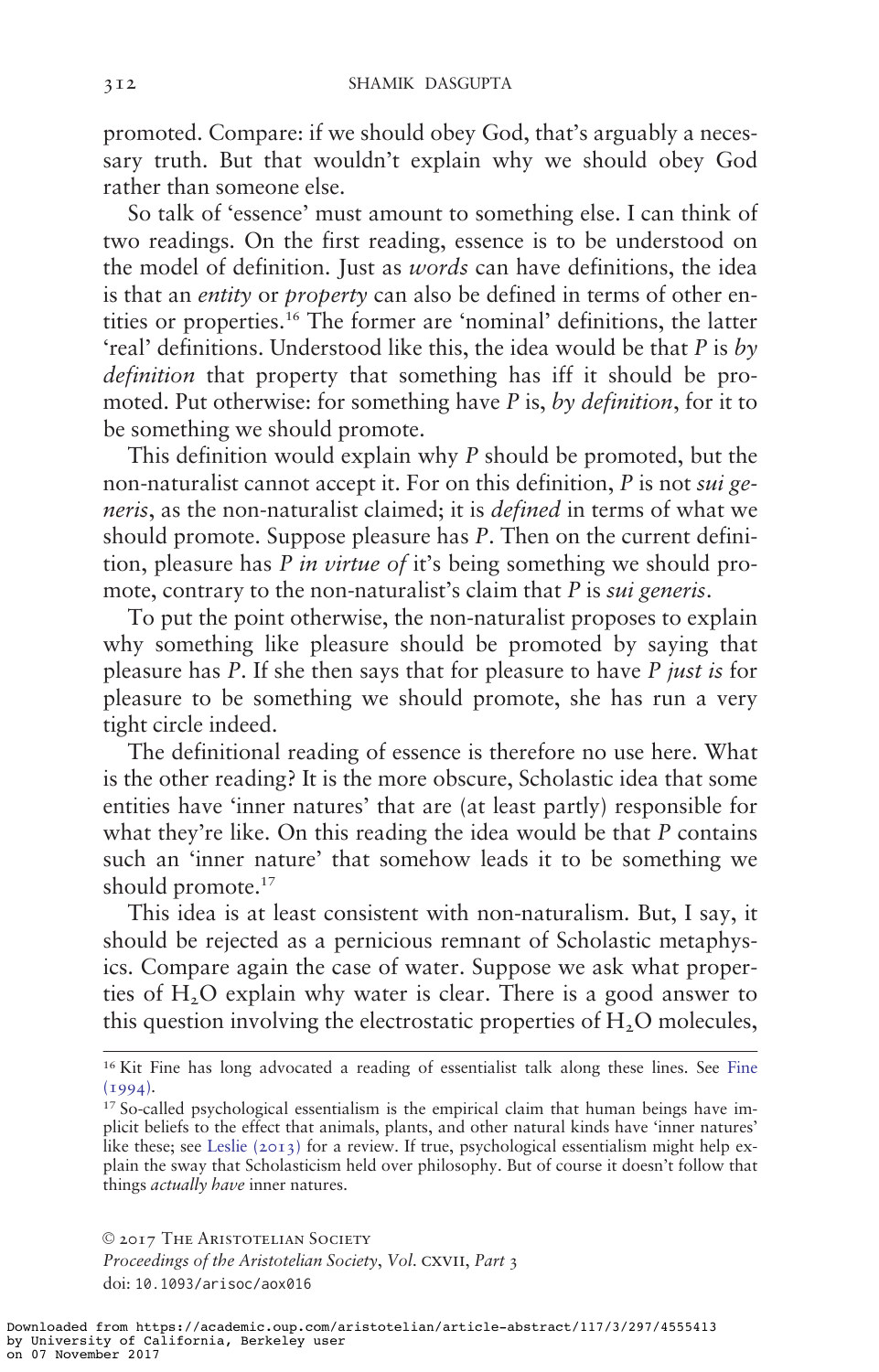their interactions with photons, and so on. By contrast, the Scholastic explanation is just that  $H<sub>2</sub>O$  has an 'inner nature' that makes it clear. This 'explanation' is now rejected as a scientific travesty, and rightly so. The current explanation of why P should be promoted is no different.

To be clear, there is no logical incoherence in this explanation, and perhaps it is the best the non-naturalist can do. Still, it is a revival of a Scholastic method that has been rightly rejected in other domains.

At this point the non-naturalist might say that being something we should promote lies in the nature of *our concept of P*, not *P* itself. To see the idea, let's play unfair for a moment and call P 'goodness'. Then the idea would be that one possesses the concept 'good' only if one is willing to infer from 'x is good' to 'x should be promoted'. Perhaps this explains, in a sense, why goodness—that is, P—should be promoted.

I have nothing against this view. But it's useless for the nonnaturalist, for it doesn't imply that we should promote  $P$  in the objective sense she requires. Imagine a community just like us with one exception: their concept with this possession condition is the one they express by 'red', not 'good'. They say that one should promote redness, not goodness, and so they organize their actions accordingly. On the current view, there is no objective sense in which they're going wrong. Sure, we might say that they're not doing what they should, and that might be true in our mouths. But equally, they can say that  $we're$  not doing as we should, and that would then be true *in their mouths*! On this view, there's nothing about to break the symmetry. In so far as we can truly say that  $P$  should be promoted, that's just because of the language we speak. Yet nonnaturalism was supposed to be the view that normativity comes from the *sui generis* whatnots themselves, independently of facts about us.18

So much for the essence of P. What about the essence of *action*? Perhaps promoting  $P$  is a constitutive aim of action; that part of what it is for a bodily movement to count as an *action* is that it aim

<sup>18</sup> This kind of fictional community is related to 'Moral Twin Earth' cases [\(Horgan and](#page-22-0) [Timmons](#page-22-0) 1991), which are often used to draw lessons about the semantics of normative vocabulary. [Dowell \(](#page-21-0)2016) argues that these cases are of no import to semantic theorizing. But I'm not using the case to draw semantic lessons; I'm using it to illustrate the fact that a certain explanation does not secure a kind of objectivity.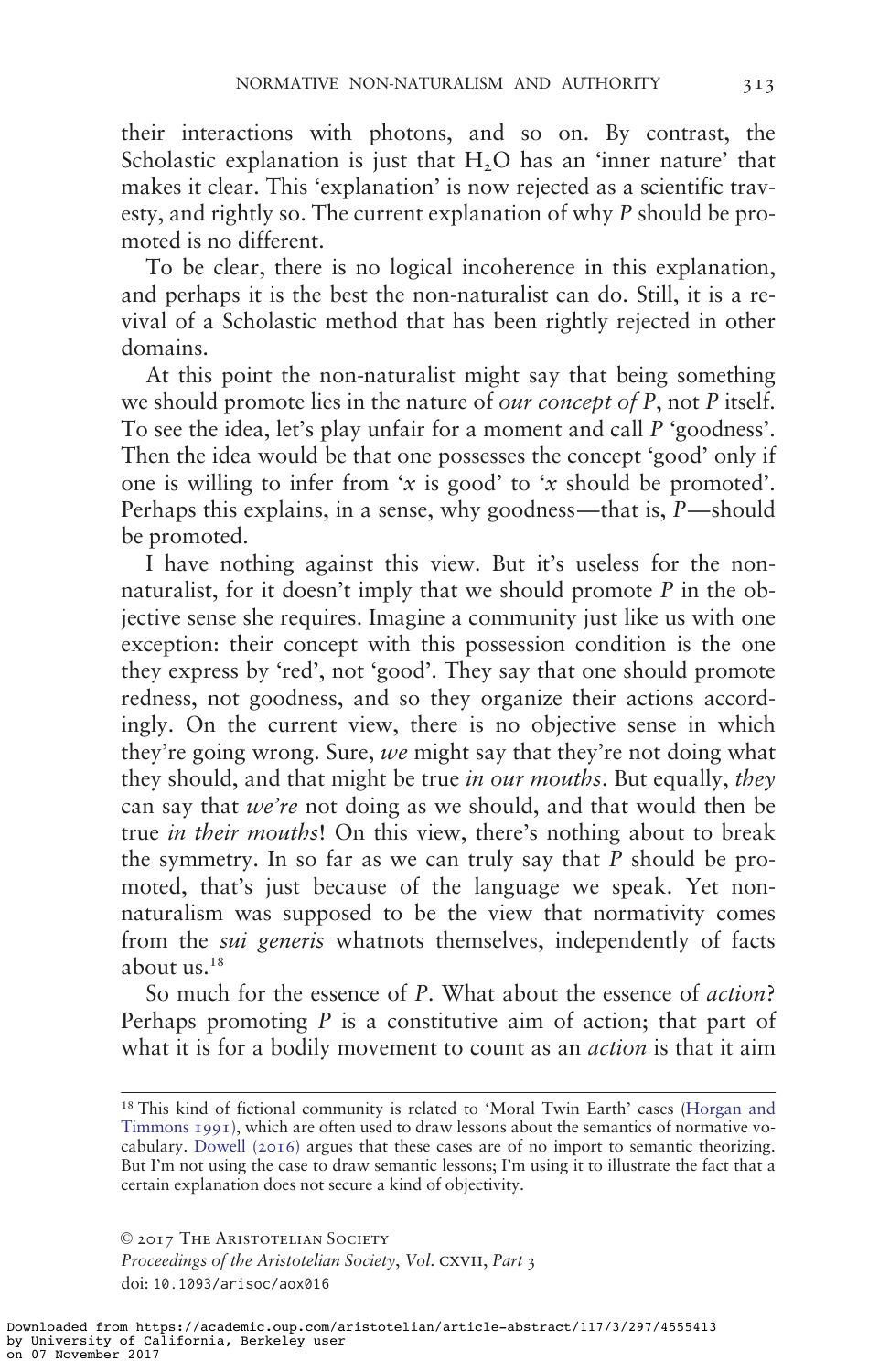at promoting P. Perhaps this explains why P should be promoted only actions that promote P would fulfil their aim.

But the proposal fails for two reasons. First, I doubt that promoting a *sui generis* property  $P$  is a constitutive aim of action. I don't think I've ever aimed to promote such a thing, but does it follow that I never act? Surely not. Note that the suggestion is not that goodness is a constitutive aim of action. That may be true, but it wouldn't explain why we should promote P unless we assumed that  $P =$  goodness, which wouldn't be playing fair.

But the second problem is that even if we assume that promoting P were a constitutive aim of action, this wouldn't explain why P should be promoted in the objective sense the non-naturalist wants. Imagine a community just like us with the one exception that their bodily movements aim to promote redness, not P. Given our assumption, they don't count as acting. Fine; we can describe them as schmacting instead. The non-naturalist wants to say that by promoting redness rather than P, these people are somehow going wrong; that they should promote  $P$  instead. But why? The current proposal does not explain this. All it implies is that these people aren't acting; it does not explain why they should act rather than schmact.

Ironically, this point was made by [Enoch \(](#page-21-0)2006) when objecting to theorists who ground normativity in the nature of action or agency. So in Enoch we have at least one non-naturalist who agrees that this explanation is a non-starter! This should be unsurprising. For the explanation grounds normativity in facts about *us as agents* and not in P, while the central idea behind non-naturalism is that normativity comes from P and not from us.

So much for the essence of action. As a final attempt, the nonnaturalist might appeal to the meaning of 'should'. The idea would be that what it means to say that an action A should be done is that A promotes  $P.^{19}$ 

But the trouble is that this would not explain why  $P$  should be promoted in the objective sense that the non-naturalist requires. Imagine this time a community just like us except they use a term 'schmould' instead of 'should'. In their mouths, what it means to say that an action schmould be done is that it promotes redness, and

<sup>19</sup> Compare [Strawson's \(](#page-22-0)1952) view that it's part of the meaning of 'rational' that induction is rational. A variant of this view would be that it's part of the meaning of 'should', or of 'action', that we should act and not schmact. Combined with the view of action above, this would imply that we should promote P.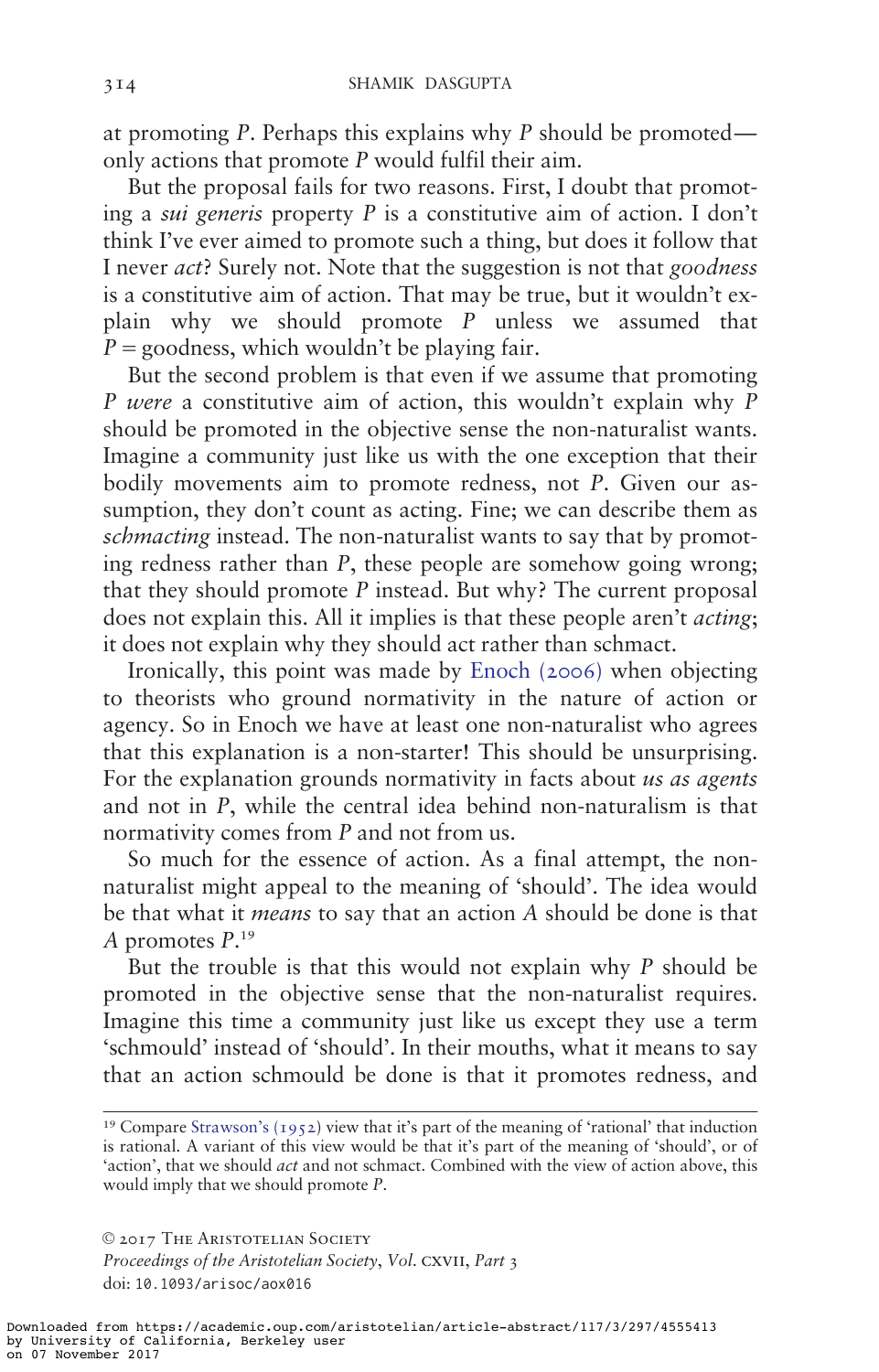they organize their actions around what they schmould do. Sure, we can truly say that they are not doing as they should, but equally they can truly say that we are not doing as we schmould, and on this view there is nothing to break the symmetry. On the ground floor there are just facts about  $P$  and about redness, and one community organizes their lives around one property and the other community around the other, and that's all there is to say—there's no further fact about which community is 'really' getting things right. Yet the non-naturalist's position was supposed to be that there is a further fact:  $P$  is supposed to be the source of 'real' normativity in a way that redness isn't. The current proposal does not explain this.

A related proposal could be put in terms of essence: that it is essential to the property of should-be-done-ness that A should be done iff A promotes P. But again, this does not explain what the nonnaturalist needs. To be explanatory, we know that talk of essence must be understood on the model of definition: the idea must be that for an action to have the property that it should be done *just is*, by definition, for it to promote P. But definitions are cheap, so we can also define the property of schmould-be-done-ness: for an action to have this property *just is* for it to promote redness. And now, again, there is nothing to break the symmetry. On the ground floor are facts about P and about redness; there is then a property of shouldbe-done defined in terms of P and a property of schmould-be-done defined in terms of red; and each community organizes themselves around one of those properties. There is, on this view, no further fact to the effect that  $P$  is the source of 'real' normativity in a way that redness isn't.

I conclude that the non-naturalist cannot explain why P should be promoted in terms of the 'natures' of things. The discussion didn't assume anything specific about  $P$ , so we can expect it to apply to other non-naturalist views. For Scanlon, the challenge is to explain why rationality is a matter of responding to his *sui generis* whatnot R. This can't be explained by the essence of the sui generis whatnot, for the reasons given earlier. Nor can it be explained by the nature of agency, or the meaning of 'rationality' or 'reason', or the essence of rationality, for this wouldn't deliver the objectivity of normativity that non-naturalism seeks.

Could the non-naturalist give up on objectivity and endorse one of these latter explanations? The picture would be that her sui generis whatnot is out there in the world before it is normative, as it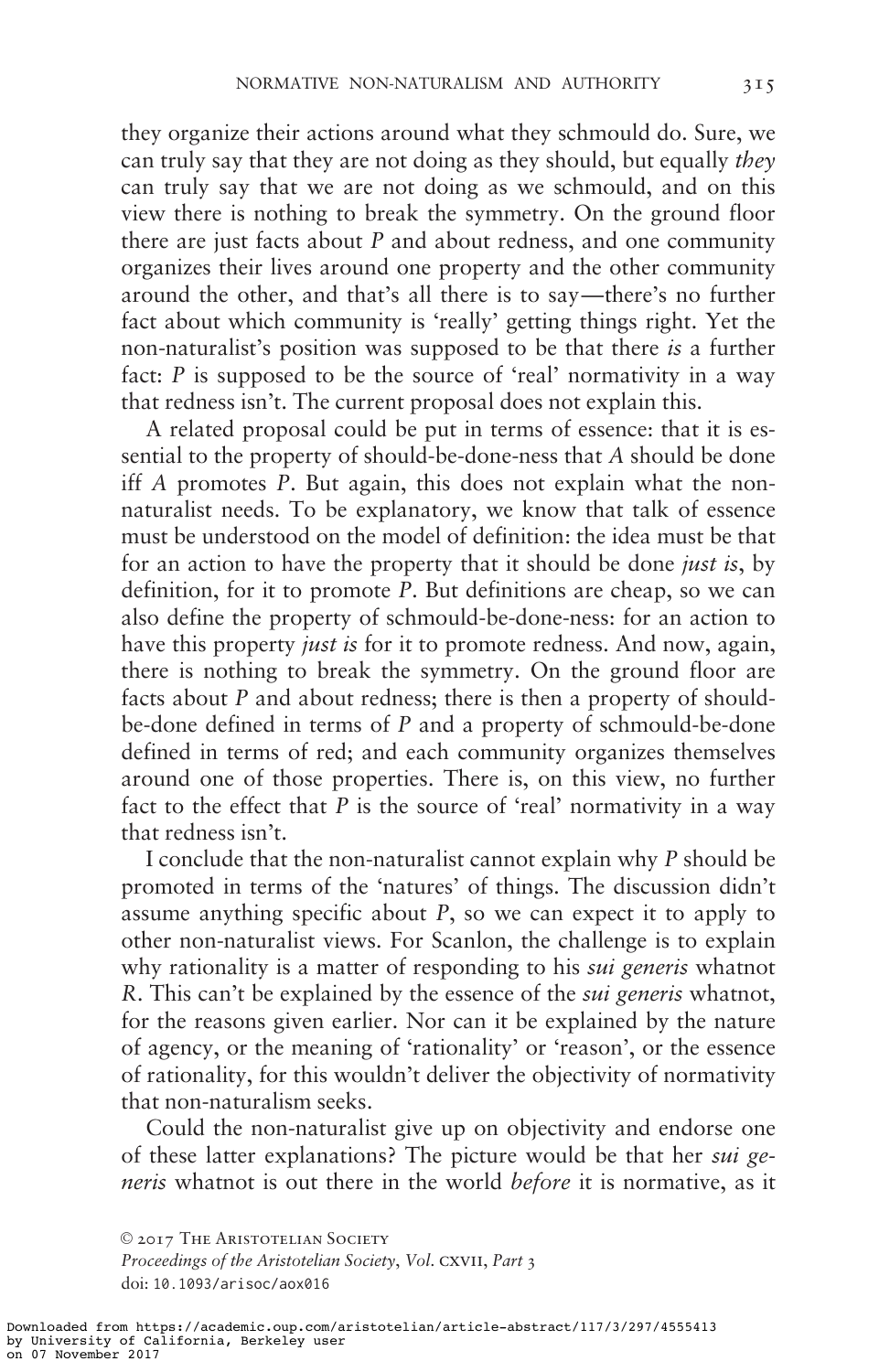were, and acquires its status *as normative* only thanks to our nature as agents or the meanings of our normative terms. That is a coherent view, but it is clearly not what non-naturalists want. For one thing, many non-naturalists explicitly reject the idea that their whatnot has a life independently of being normative and has normativity thrust onto it by us; the core of their picture is that normativity comes from the whatnot itself, independently of us.<sup>20</sup> And in any case, I suspect the position is dialectically unstable. Non-naturalists typically motivate their view by arguing that rival views that ground normativity in something about us don't yield normativity in the robust sense they seek to capture. It is then hard to see how a *sui generis* whatnot would help if its status as normative ends up depending on us! But there is no space to pursue this thought here, so I will leave it as a conjecture.

## VII

Against Naturalism? This then is the normative argument in its externalist construal. We grant the non-naturalist her sui generis whatnot. But if it is to deserve a normative title like 'goodness' or 'reason', it must play whatever normative role the title plays in her normative theory. And there is nothing about a *sui generis* whatnot in virtue of which it could play that role, nothing that could explain why *it*, rather than one of the myriad other properties out there, is special.

I am confident that the non-naturalist can't explain what makes her whatnot special. Her only refuge, I think, is to reject premiss (2), and claim that her whatnot has normative upshots even though there is nothing that makes it special. I haven't argued against this position, but once exposed for what it is it strikes me as deeply unattractive. The challenge in §§2 and 4 was to expose it for what it is.

This external construal differs markedly from the internal construal. The latter rests on a necessary connection between normative judgement and conative states like motivation, and then argues that a belief about a non-natural whatnot wouldn't have this necessary connection. But the external construal doesn't mention normative judgement or motivation, and makes no assumptions about them.

<sup>&</sup>lt;sup>20</sup> Chappell (MS,  $\sqrt{x}$ , 2) emphasizes this point, as does [Scanlon \(](#page-22-0)2014, ch. 2).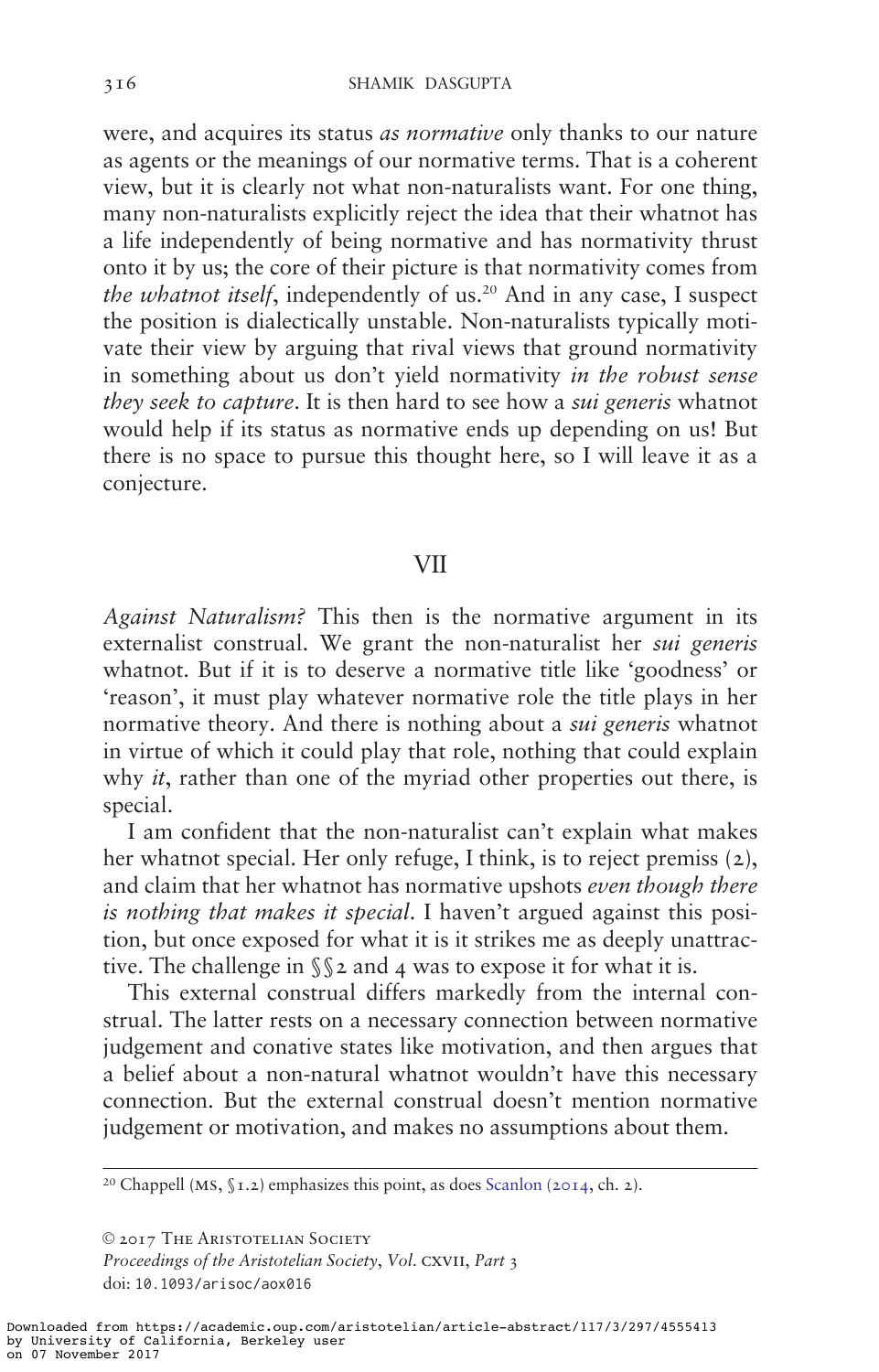If the external argument works against non-naturalism, does it also work against naturalist views on which normative properties are natural properties? I don't know. Consider the naturalist view on which goodness = *pleasure*. Combined with our toy normative theory, the view is that we should do those actions that promote most pleasure. The external argument would then object by asking why pleasure should be promoted. But this time the force of the objection is less clear. If asked what makes pleasure something we should promote, one is tempted to say that it is, well, *pleasure*. Feel it and you'll know. Admittedly, it's not obvious how to categorize this idea. Perhaps the idea is that pleasure should be promoted because of its phenomenal nature. Or perhaps the idea is that our phenomenal acquaintance with pleasure reveals why there need be no explanation why it should be promoted. Either way, one might argue that there is less mystery as to why pleasure should be promoted than why some *sui generis* whatnot should be.

I just said that the naturalist might say it's a brute fact that pleasure should be promoted. But can she say that? One might worry that there would then be a brute *normative* fact and the naturalist's game is up. But that is a mistake. On the naturalist view in question, the normative fact that one should do an action A is explained by the natural fact that A promotes pleasure. This is fully naturalistic: on the ground floor, there are just facts about pleasure, and they explain what we should do. To say that it's a brute fact that pleasure should be promoted is just to say that there's no explanation of  $why$ pleasure explains what we should do. 21

In any case, I don't claim that naturalism avoids the external argument, just that the matter is unclear and deserves scrutiny. But I do claim that the naturalist must play fair. She can't say, 'Well, my theory is that goodness  $=$  pleasure; hence, since it's obvious that goodness should be promoted, it follows that pleasure should be promoted'—that's not playing fair! No, she must explain why pleasure should be promoted *without* assuming that pleasure  $=$  goodness

<sup>&</sup>lt;sup>21</sup> There is a delicate point in the background here. If it's a brute fact that pleasure explains what we should do, isn't this a brute fact about 'should' that the naturalist must reject? This is an instance of [Sider's \(](#page-22-0)2011) 'purity' worry: if it's a brute fact that the X facts explain the Y facts, don't we still have facts about Y on the ground floor? I offer a solution in [Dasgupta](#page-21-0) ([2014](#page-21-0)), but I will not reiterate it here. The point is that this is a general worry about doing metaphysics in terms of explanation, not anything specific to naturalism or normativity.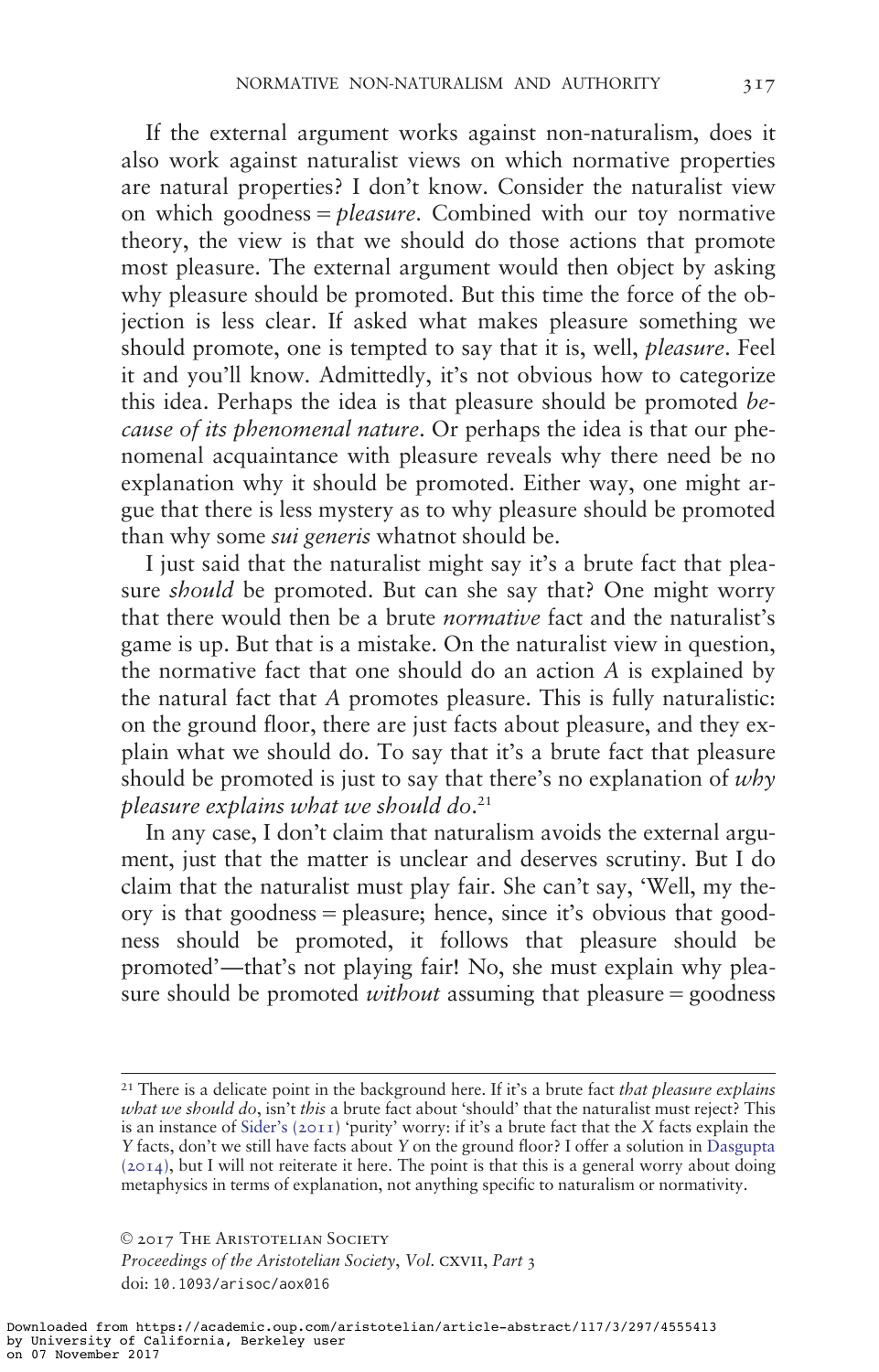<span id="page-21-0"></span>(or show that no explanation is needed). I won't try to settle here what the prospects of this type of view are.<sup>22</sup>

> Department of Philosophy University of California, Berkeley 314 Moses Hall #2390 Berkeley, ca 94720 usa shamikd@berkeley.edu

## **REFERENCES**

- Arkonovich, Steven 2013: 'Varieties of Reasons/Motives Internalism'. Phi $losophy Compass, 8(3), pp. 210–19.$
- Bedke, Matthew S. 2014: 'A Menagerie of Duties? Normative Judgments Are Not Beliefs about Non-Natural Properties'. American Philosophical  $Quarterly, 51(3), pp. 189-201.$
- Chappell, Richard Yetter MS: 'Why Care about Non-Natural Reasons?' Unpublished manuscript.
- Dasgupta, Shamik 2014: 'The Possibility of Physicalism'. Journal of Philoso $phy, \text{III}(9), pp. 557-92.$
- Dowell, Janice 2016: 'The Metaethical Insignificance of Moral Twin Earth'. In Russ Shafer-Landau (ed.), Oxford Studies in Metaethics, 11, pp. 1–27. Oxford: Oxford University Press.
- Dreier, Jamie 2015: 'Can Reasons Fundamentalism Answer the Normative Question?' In Gunnar Bjornsson, Caj Strandberg, Ragnar Francen Olinder, John Eriksson, and Fredrik Bjorklund (eds.), Motivational Internalism, pp. 167–81. Oxford: Oxford University Press.
- Enoch, David 2006: 'Agency Shmagency: Why Normativity Won't Come from What Is Constitutive of Action'. Philosophical Review,  $155(2)$ , pp. 169–98.
- 2011: Taking Morality Seriously: A Defense of Robust Realism. Oxford: Oxford University Press.
- Fine, Kit 1994: 'Essence and Modality'. Philosophical Perspectives, 8, pp.  $T-T6$ .

<sup>&</sup>lt;sup>22</sup> Thanks to those present at the meeting of the Aristotelian Society for their questions and comments. I'm also immensely grateful to Mark Balaguer, Matt Bedke, Richard Yetter Chappell, Sophie Dandelet, Jamie Dreier, Chris Heathwood and Nat Tabris for their discussions and correspondence on the ideas in this paper.